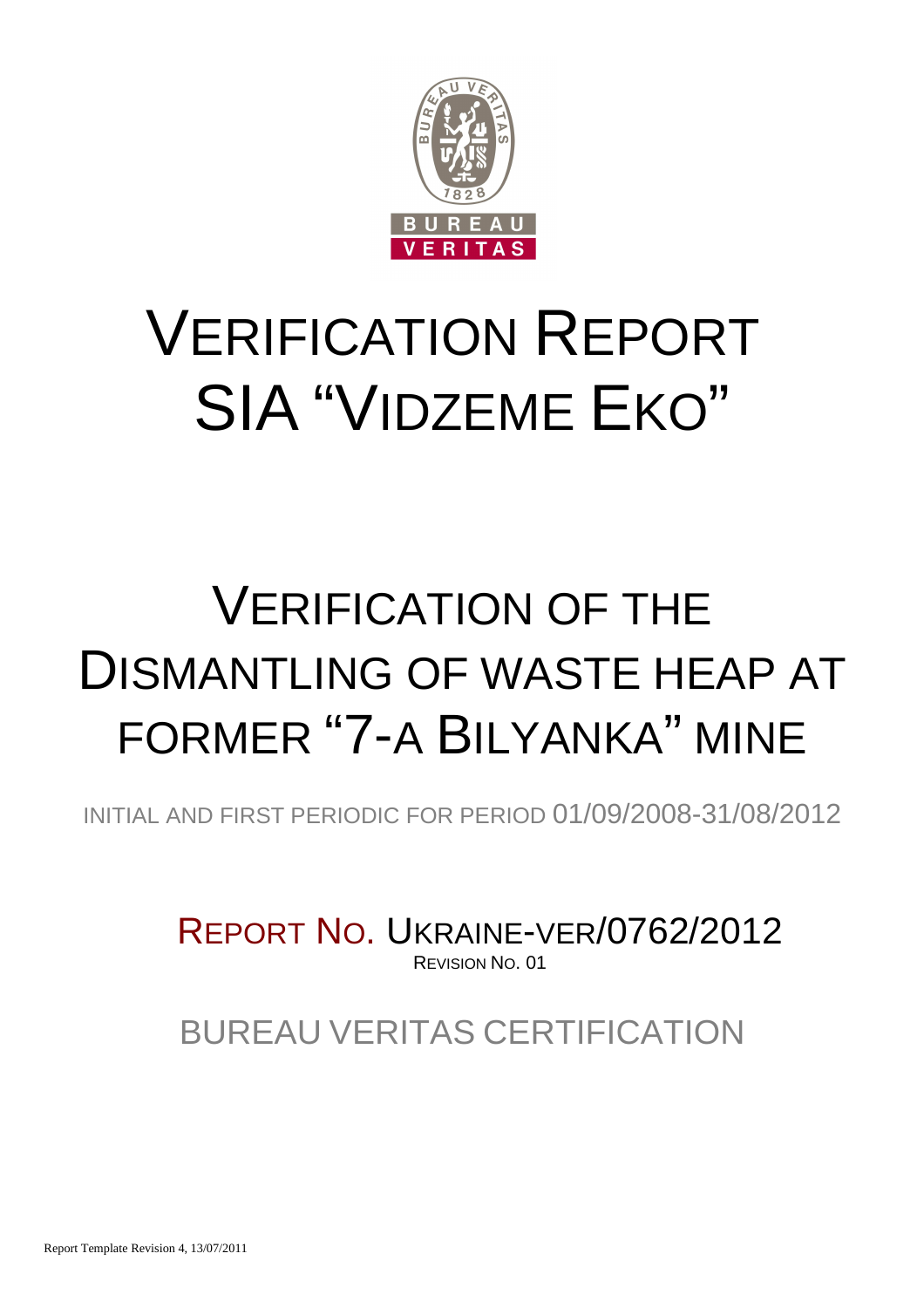VERIFICATION REPORT: DISMANTLING OF WASTE HEAP AT FORMER "7-A BILYANKA" MINE



| Date of first issue:<br>10/10/2012                                                                                                                                                                                                                                                                                                                                                                                                                                                                                                                                                                                                                                                                                                                                                                                                                                                                                                                                                                                                                   | Organizational unit:<br><b>Bureau Veritas Certification</b><br><b>Holding SAS</b>                                                                                                                                                                                                                                                                                                                                                                                                                                                                                                                                                                                                       |                                                                                          |  |
|------------------------------------------------------------------------------------------------------------------------------------------------------------------------------------------------------------------------------------------------------------------------------------------------------------------------------------------------------------------------------------------------------------------------------------------------------------------------------------------------------------------------------------------------------------------------------------------------------------------------------------------------------------------------------------------------------------------------------------------------------------------------------------------------------------------------------------------------------------------------------------------------------------------------------------------------------------------------------------------------------------------------------------------------------|-----------------------------------------------------------------------------------------------------------------------------------------------------------------------------------------------------------------------------------------------------------------------------------------------------------------------------------------------------------------------------------------------------------------------------------------------------------------------------------------------------------------------------------------------------------------------------------------------------------------------------------------------------------------------------------------|------------------------------------------------------------------------------------------|--|
| Client:<br>SIA "Vidzeme Eko"                                                                                                                                                                                                                                                                                                                                                                                                                                                                                                                                                                                                                                                                                                                                                                                                                                                                                                                                                                                                                         | Client ref.:<br><b>Victor Tkachenko</b>                                                                                                                                                                                                                                                                                                                                                                                                                                                                                                                                                                                                                                                 |                                                                                          |  |
| Summary:<br>Bureau Veritas Certification has made the initial and 1 <sup>st</sup> periodic verification of the "Dismantling of waste<br>heap at former "7-a Bilyanka" mine", project of SIA "Vidzeme Eko" located in Yuryevka village, Lutuginsk<br>district, Luhansk region, Ukraine, and applying JI specific approach, on the basis of UNFCCC criteria for the JI,<br>as well as criteria given to provide for consistent project operations, monitoring and reporting. UNFCCC criteria<br>refer to Article 6 of the Kyoto Protocol, the JI rules and modalities and the subsequent decisions by the JI<br>Supervisory Committee, as well as the host country criteria.                                                                                                                                                                                                                                                                                                                                                                           |                                                                                                                                                                                                                                                                                                                                                                                                                                                                                                                                                                                                                                                                                         |                                                                                          |  |
|                                                                                                                                                                                                                                                                                                                                                                                                                                                                                                                                                                                                                                                                                                                                                                                                                                                                                                                                                                                                                                                      | The verification scope is defined as a periodic independent review and ex post determination by the Accredited<br>Entity of the monitored reductions in GHG emissions during defined verification period, and consisted of the<br>following three phases: i) desk review of the monitoring report against project design and the baseline and<br>monitoring plan; ii) follow-up interviews with project stakeholders; iii) resolution of outstanding issues and the<br>issuance of the final verification report and opinion. The overall verification, from Contract Review to<br>Verification Report & Opinion, was conducted using Bureau Veritas Certification internal procedures. |                                                                                          |  |
| The first output of the verification process is a list of Clarification, Corrective Actions Requests, Forward<br>Actions Requests (CR, CAR and FAR), presented in Appendix A.                                                                                                                                                                                                                                                                                                                                                                                                                                                                                                                                                                                                                                                                                                                                                                                                                                                                        |                                                                                                                                                                                                                                                                                                                                                                                                                                                                                                                                                                                                                                                                                         |                                                                                          |  |
| In summary, Bureau Veritas Certification confirms that the project is implemented as planned and described in<br>approved project design documents. Installed equipment being essential for generating emission reduction<br>runs reliably and is calibrated appropriately. The monitoring system is in place and the project is generating<br>GHG emission reductions. The GHG emission reduction is calculated accurately and without material errors,<br>omissions, or misstatements, and the ERUs issued totalize 2030474 tonnes of CO2 equivalent for the<br>monitoring period from 01/09/2008 to 31/08/2012 (142129 tCO2 eq. for 01/09/2008-31/12/2008, 494920 tCO2<br>eq. for 01/01/2009-31/12/2009, 481796 tCO2 eq. for 01/01/2010-31/12/2010, 479919 tCO2 eq. for 01/01/2011-<br>31/12/2011, 431710 tCO2 eq. for 01/01/2012-31/08/2012).<br>Our opinion relates to the project's GHG emissions and resulting GHG emission reductions reported and<br>related to the approved project baseline and monitoring, and its associated documents. |                                                                                                                                                                                                                                                                                                                                                                                                                                                                                                                                                                                                                                                                                         |                                                                                          |  |
| Report No.:<br><b>Subject Group:</b><br>UKRAINE-ver/0762/2012<br>JI                                                                                                                                                                                                                                                                                                                                                                                                                                                                                                                                                                                                                                                                                                                                                                                                                                                                                                                                                                                  |                                                                                                                                                                                                                                                                                                                                                                                                                                                                                                                                                                                                                                                                                         |                                                                                          |  |
| Project title:<br>Dismantling of waste heap at former "7-a<br>Bilyanka" mine                                                                                                                                                                                                                                                                                                                                                                                                                                                                                                                                                                                                                                                                                                                                                                                                                                                                                                                                                                         |                                                                                                                                                                                                                                                                                                                                                                                                                                                                                                                                                                                                                                                                                         |                                                                                          |  |
| Work carried out by:<br>Vyacheslav Yeriomin - Team Leader, Lead<br>Verifier<br>Vasyl<br>Kobzar<br>team<br>member,<br>$\overline{\phantom{m}}$<br>specialist                                                                                                                                                                                                                                                                                                                                                                                                                                                                                                                                                                                                                                                                                                                                                                                                                                                                                          | technical                                                                                                                                                                                                                                                                                                                                                                                                                                                                                                                                                                                                                                                                               |                                                                                          |  |
| Work reviewed by:<br>Ivan Sokolov - Technical Reviewer<br>Dmytro Balyn - Technical Specialist<br>Work approved by:                                                                                                                                                                                                                                                                                                                                                                                                                                                                                                                                                                                                                                                                                                                                                                                                                                                                                                                                   | Certification                                                                                                                                                                                                                                                                                                                                                                                                                                                                                                                                                                                                                                                                           | No distribution without permission from the<br>Client or responsible organizational unit |  |
| Ivan Sokolov - Operational Manager<br>Date of this revision:<br>Rev. No.:<br>Number of pages:<br>25/10/2012<br>01<br>21                                                                                                                                                                                                                                                                                                                                                                                                                                                                                                                                                                                                                                                                                                                                                                                                                                                                                                                              |                                                                                                                                                                                                                                                                                                                                                                                                                                                                                                                                                                                                                                                                                         | Limited distribution<br>Unrestricted distribution                                        |  |

1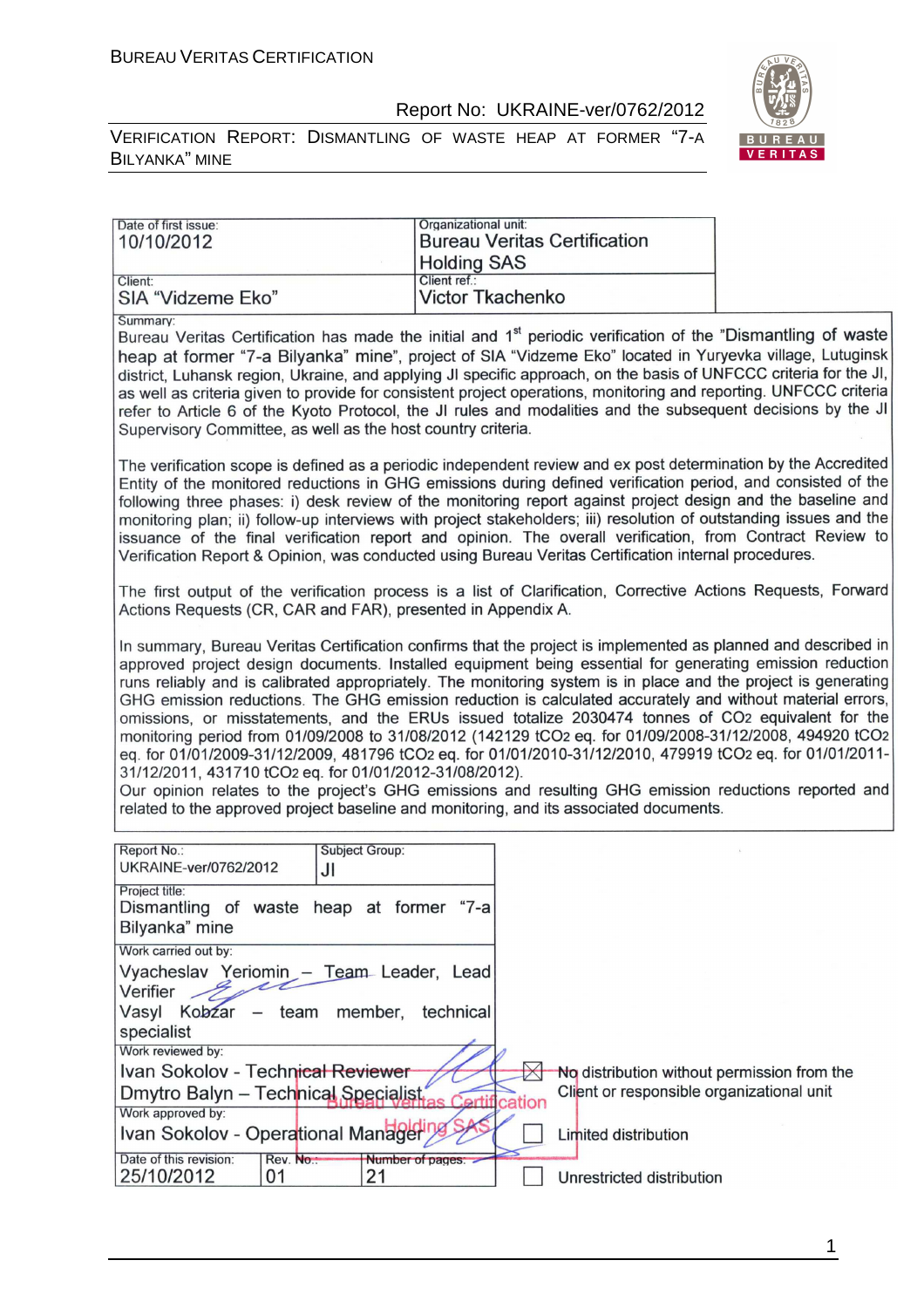VERIFICATION REPORT: DISMANTLING OF WASTE HEAP AT FORMER "7-A BILYANKA" MINE

#### **Table of Contents Page 2018**

| $\overline{1}$ |                                                                                | 3              |
|----------------|--------------------------------------------------------------------------------|----------------|
| 1.1            | Objective                                                                      | 3              |
| 1.2            | Scope                                                                          | 3              |
| 1.3            | <b>Verification Team</b>                                                       | 3              |
| $\overline{2}$ |                                                                                |                |
| 2.1            | <b>Review of Documents</b>                                                     | $\overline{4}$ |
| 2.2            | Follow-up Interviews                                                           | $\overline{4}$ |
| 2.3            | Resolution of Clarification, Corrective and Forward Action Requests            | 5              |
| 3              |                                                                                |                |
| 3.1            | Remaining issues and FARs from previous verifications                          | 6              |
| 3.2            | Project approval by Parties involved (90-91)                                   | 6              |
| 3.3            | Project implementation (92-93)                                                 | 6              |
| 3.4            | Compliance of the monitoring plan with the monitoring methodology<br>$(94-98)$ | 8              |
| 3.5            | Revision of monitoring plan (99-100)                                           | 9              |
| 3.6            | Data management (101)                                                          | 9              |
| 3.7            | Verification regarding programmes of activities (102-110)                      | 10             |
| 4              |                                                                                |                |
| 5              |                                                                                |                |
|                |                                                                                |                |

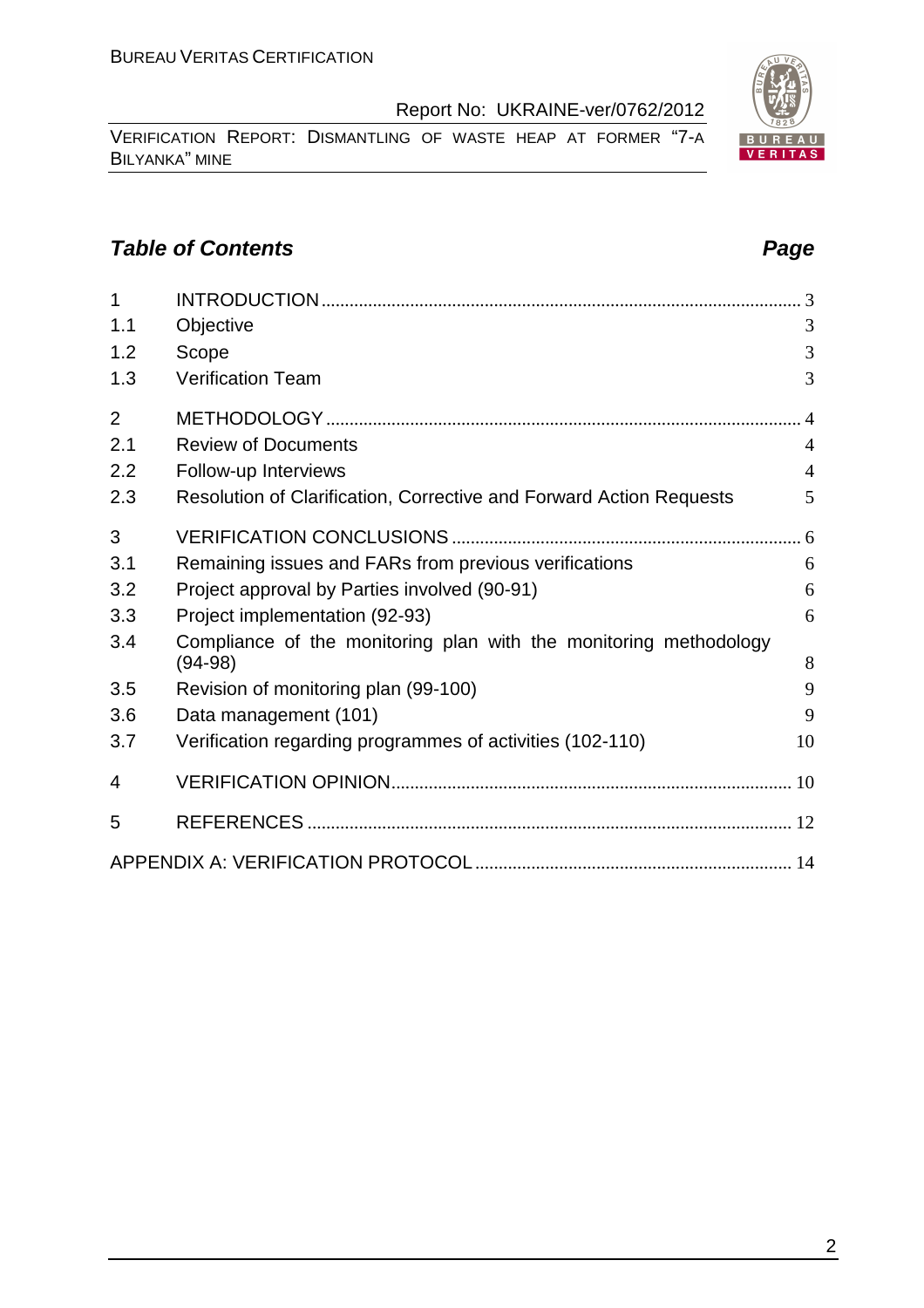VERIFICATION REPORT: DISMANTLING OF WASTE HEAP AT FORMER "7-A BILYANKA" MINE



#### **1 INTRODUCTION**

SIA "Vidzeme Eko" has commissioned Bureau Veritas Certification to verify the emissions reductions of its JI project "Dismantling of waste heap at former "7-a Bilyanka" mine" (hereafter called "the project") at Yuryevka village, Lutugіnsk district, Luhansk region, Ukraine.

This report summarizes the findings of the verification of the project, performed on the basis of UNFCCC criteria, as well as criteria given to provide for consistent project operations, monitoring and reporting.

#### **1.1 Objective**

Verification is the periodic independent review and ex post determination by the Accredited Independent Entity of the monitored reductions in GHG emissions during defined verification period.

The objective of verification can be divided in Initial Verification and Periodic Verification.

UNFCCC criteria refer to Article 6 of the Kyoto Protocol, the JI rules and modalities and the subsequent decisions by the JI Supervisory Committee, as well as the host country criteria.

#### **1.2 Scope**

The verification scope is defined as an independent and objective review of the project design document, the project's baseline study, monitoring plan and monitoring report, and other relevant documents. The information in these documents is reviewed against Kyoto Protocol requirements, UNFCCC rules and associated interpretations.

The verification is not meant to provide any consulting towards the Client. However, stated requests for clarifications, corrective and/or forward actions may provide input for improvement of the project monitoring towards reductions in the GHG emissions.

#### **1.3 Verification Team**

The verification team consists of the following personnel:

| Vyacheslav Yeriomin                 |                                      |
|-------------------------------------|--------------------------------------|
| <b>Bureau Veritas Certification</b> | Team Leader, Climate Change Verifier |

Vasyl Kobzar Bureau Veritas Certification Climate Change Verifier

This verification report was reviewed by:

Ivan Sokolov Bureau Veritas Certification, Internal Technical Reviewer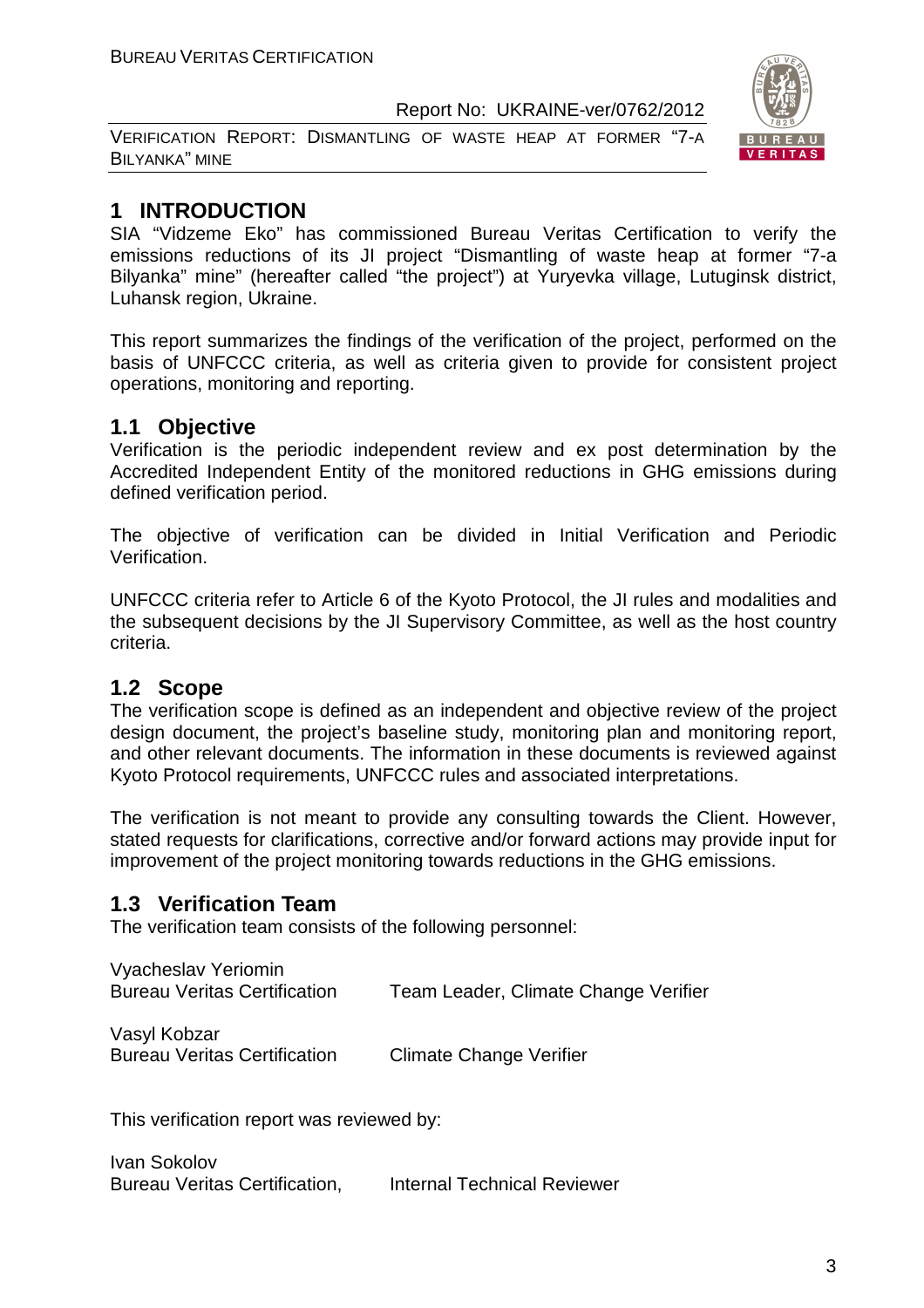VERIFICATION REPORT: DISMANTLING OF WASTE HEAP AT FORMER "7-A BILYANKA" MINE



Dmytro Balyn Bureau Veritas Certification, Technical Specialist

#### **2 METHODOLOGY**

The overall verification, from Contract Review to Verification Report & Opinion, was conducted using Bureau Veritas Certification internal procedures.

In order to ensure transparency, a verification protocol was customized for the project, according to the version 01 of the Joint Implementation Determination and Verification Manual, issued by the Joint Implementation Supervisory Committee at its 19 meeting on 04/12/2009. The protocol shows, in a transparent manner, criteria (requirements), means of verification and the results from verifying the identified criteria. The verification protocol serves the following purposes:

- It organizes, details and clarifies the requirements a JI project is expected to meet;
- It ensures a transparent verification process where the verifier will document how a particular requirement has been verified and the result of the verification.

The completed verification protocol is enclosed in Appendix A to this report.

#### **2.1 Review of Documents**

The Monitoring Report (MR) submitted by SIA "Vidzeme Eko" and additional background documents related to the project design and baseline, i.e. country Law, Project Design Document (PDD), and Guidance on criteria for baseline setting and monitoring, Host party criteria, Kyoto Protocol, Clarifications on Verification Requirements to be Checked by an Accredited Independent Entity were reviewed.

The verification findings presented in this report relate to the Monitoring Report version(s) 2.0 and project as described in the determined PDD.

#### **2.2 Follow-up Interviews**

On 25/09/2012 Bureau Veritas Certification performed on-site interviews with project stakeholders to confirm selected information and to resolve issues identified in the document review. Representatives of PE "SPETSMONTAZH FC" and SIA "Vidzeme Eko" were interviewed (see References). The main topics of the interviews are summarized in Table 1.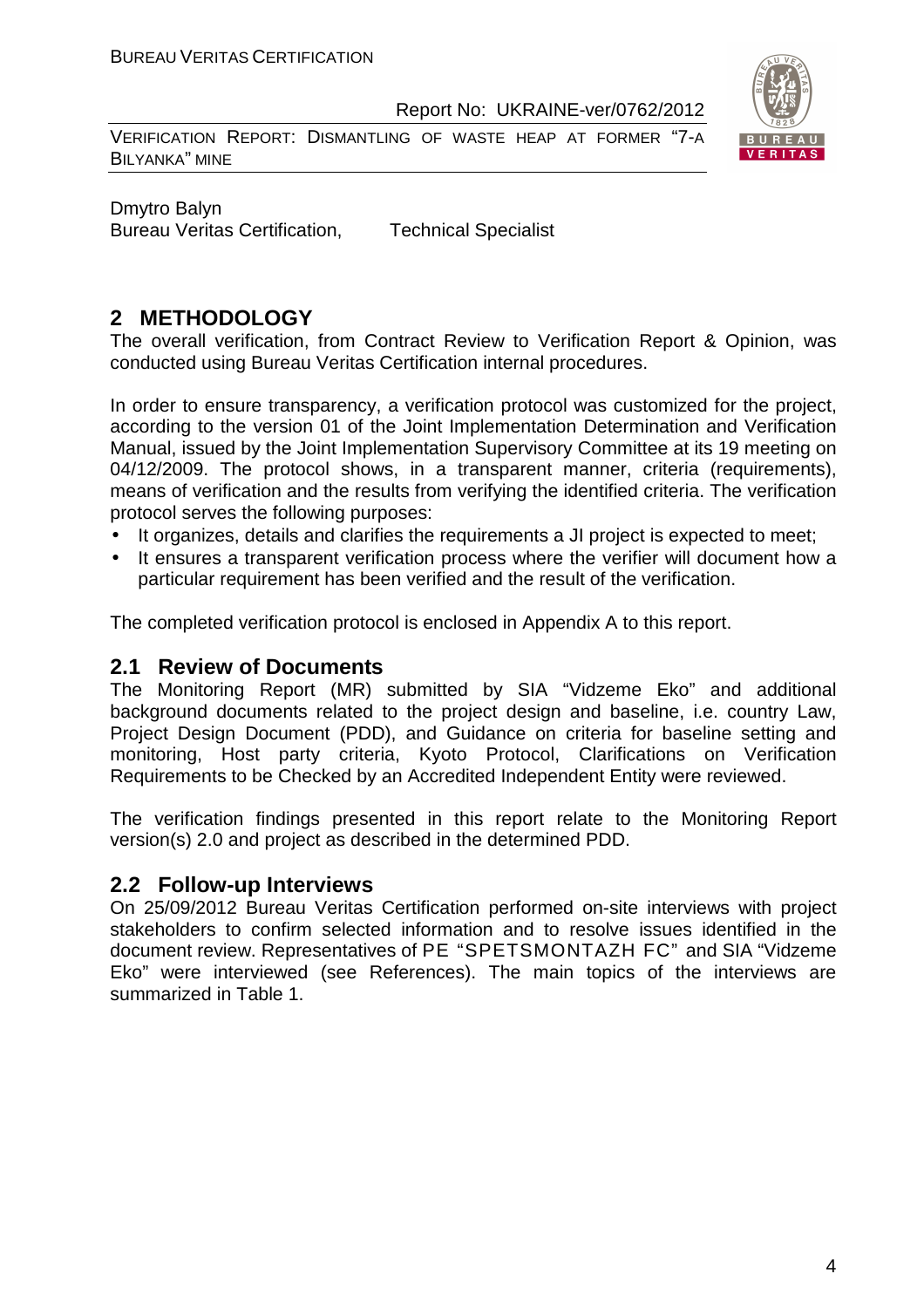VERIFICATION REPORT: DISMANTLING OF WASTE HEAP AT FORMER "7-A BILYANKA" MINE



#### **Table 1 Interview topics**

| Interviewed<br>organization              | <b>Interview topics</b>                                                                                                                                                                                                                                                                                                                                                                                                                                                                                                                                                 |
|------------------------------------------|-------------------------------------------------------------------------------------------------------------------------------------------------------------------------------------------------------------------------------------------------------------------------------------------------------------------------------------------------------------------------------------------------------------------------------------------------------------------------------------------------------------------------------------------------------------------------|
| <b>PE</b><br><b>SPETSMONTAZ</b><br>H FC" | Organizational structure<br>$\bullet$<br>Responsibilities and authorities<br>$\bullet$<br>Roles and responsibilities for data collection and<br>$\bullet$<br>processing<br>$\bullet$<br>Installation of equipment<br>$\bullet$<br>Data logging, archiving and reporting<br>$\bullet$<br>Metering equipment control<br>$\bullet$<br>Metering record keeping system, database<br>$\bullet$<br>IT management<br>$\bullet$<br>Training of personnel<br>$\bullet$<br>Quality management procedures and technology<br>$\bullet$<br>Internal audits and check-ups<br>$\bullet$ |
| <b>CONSULTANT</b><br>SIA "Vidzeme Eko"   | Baseline methodology<br>$\bullet$<br>Monitoring plan<br>$\bullet$<br>Monitoring report<br>$\bullet$<br><b>Excel spreadsheets</b>                                                                                                                                                                                                                                                                                                                                                                                                                                        |

#### **2.3 Resolution of Clarification, Corrective and Forward Action Requests**

The objective of this phase of the verification is to raise the requests for corrective actions and clarification and any other outstanding issues that needed to be clarified for Bureau Veritas Certification positive conclusion on the GHG emission reduction calculation.

If the Verification Team, in assessing the monitoring report and supporting documents, identifies issues that need to be corrected, clarified or improved with regard to the monitoring requirements, it should raise these issues and inform the project participants of these issues in the form of:

(a) Corrective action request (CAR), requesting the project participants to correct a mistake that is not in accordance with the monitoring plan;

(b) Clarification request (CL), requesting the project participants to provide additional information for the Verification Team to assess compliance with the monitoring plan;

(c) Forward action request (FAR), informing the project participants of an issue, relating to the monitoring that needs to be reviewed during the next verification period.

The Verification Team will make an objective assessment as to whether the actions taken by the project participants, if any, satisfactorily resolve the issues raised, if any, and should conclude its findings of the verification.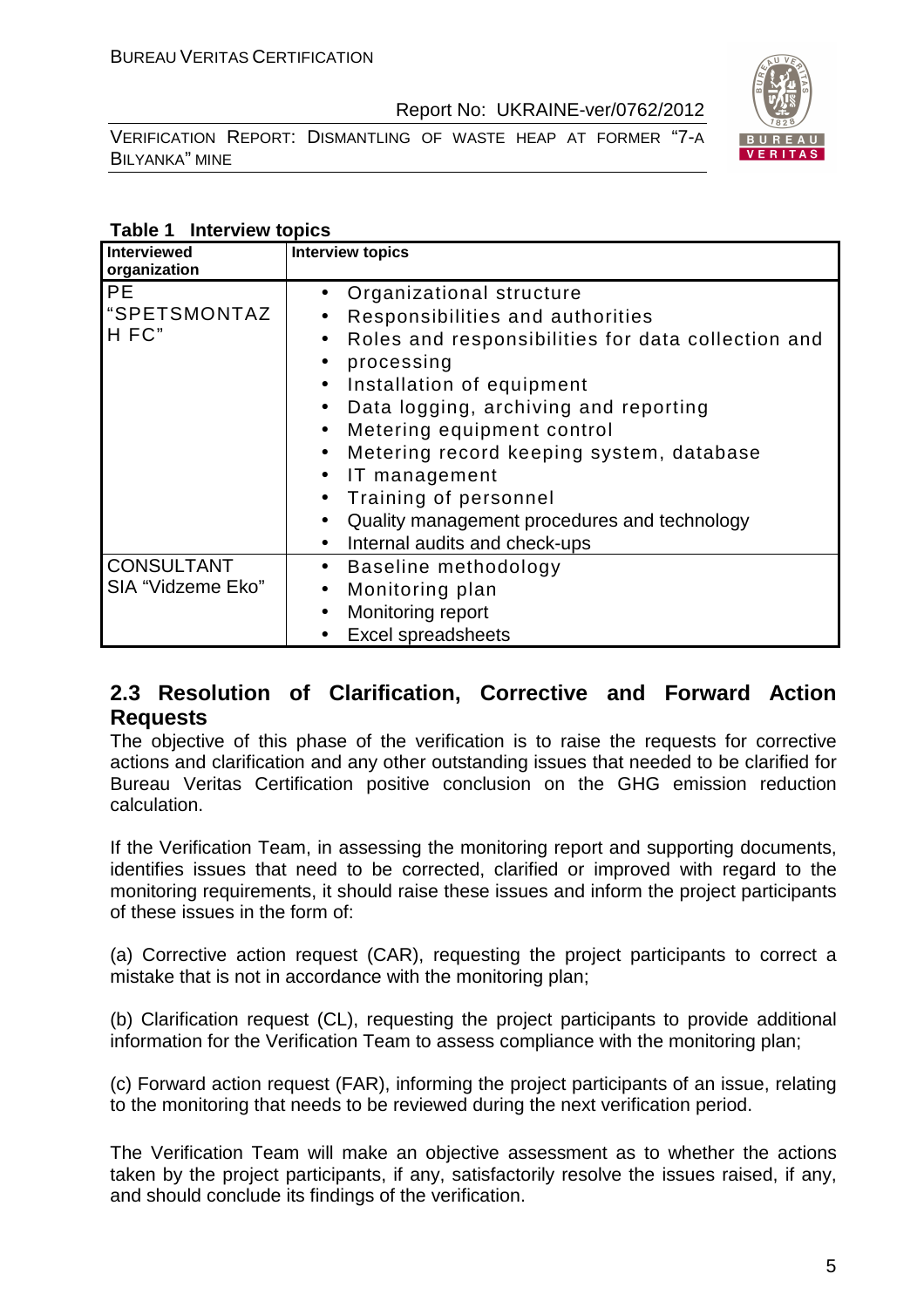VERIFICATION REPORT: DISMANTLING OF WASTE HEAP AT FORMER "7-A BILYANKA" MINE



To guarantee the transparency of the verification process, the concerns raised are documented in more detail in the verification protocol in Appendix A.

#### **3 VERIFICATION CONCLUSIONS**

In the following sections, the conclusions of the verification are stated.

The findings from the desk review of the original monitoring documents and the findings from interviews during the follow up visit are described in the Verification Protocol in Appendix A.

The Clarification, Corrective and Forward Action Requests are stated, where applicable, in the following sections and are further documented in the Verification Protocol in Appendix A. The verification of the Project resulted in 8 Corrective Action Requests, 0 Clarification Requests, and 0 Forward Action Requests.

The number between brackets at the end of each section corresponds to the DVM paragraph.

#### **3.1 Remaining issues and FARs from previous verifications**

There is no FAR available from determination process, provided by Bureau Veritas Certification.

#### **3.2 Project approval by Parties involved (90-91)**

The project was approved by both Parties Involved. Letter of Approval #2996/23/7 dated 11/10/2012 issued by State Environment Investment Agency of Ukraine. Letter of Approval 12.2-02/13399 dated 04/09/2012 issued by Ministry of Environment protection and regional development of Republic Latvia

The abovementioned written approval is unconditional.

Identified problem areas for project approvals by Parties involved, project participants' responses and conclusions of Bureau Veritas Certification are described in Annex A (refer to CAR01)

#### **3.3 Project implementation (92-93)**

Proposed project provides complete dismantling of the dump at the mine "7-a Bilyanka" with further reclamation of the area by restoring its fertile layer. During dismantling of the dump, the rocks will be divided into fractions, which will be used for blending with steam coal and subsequently supplied to heat power plants and boiler houses for burning as fuel. After sorting, the large fractions will be used for building and repairing of roads. As the result, rock mass of the dump will be fully utilized, and the received coal will replace coal, which otherwise would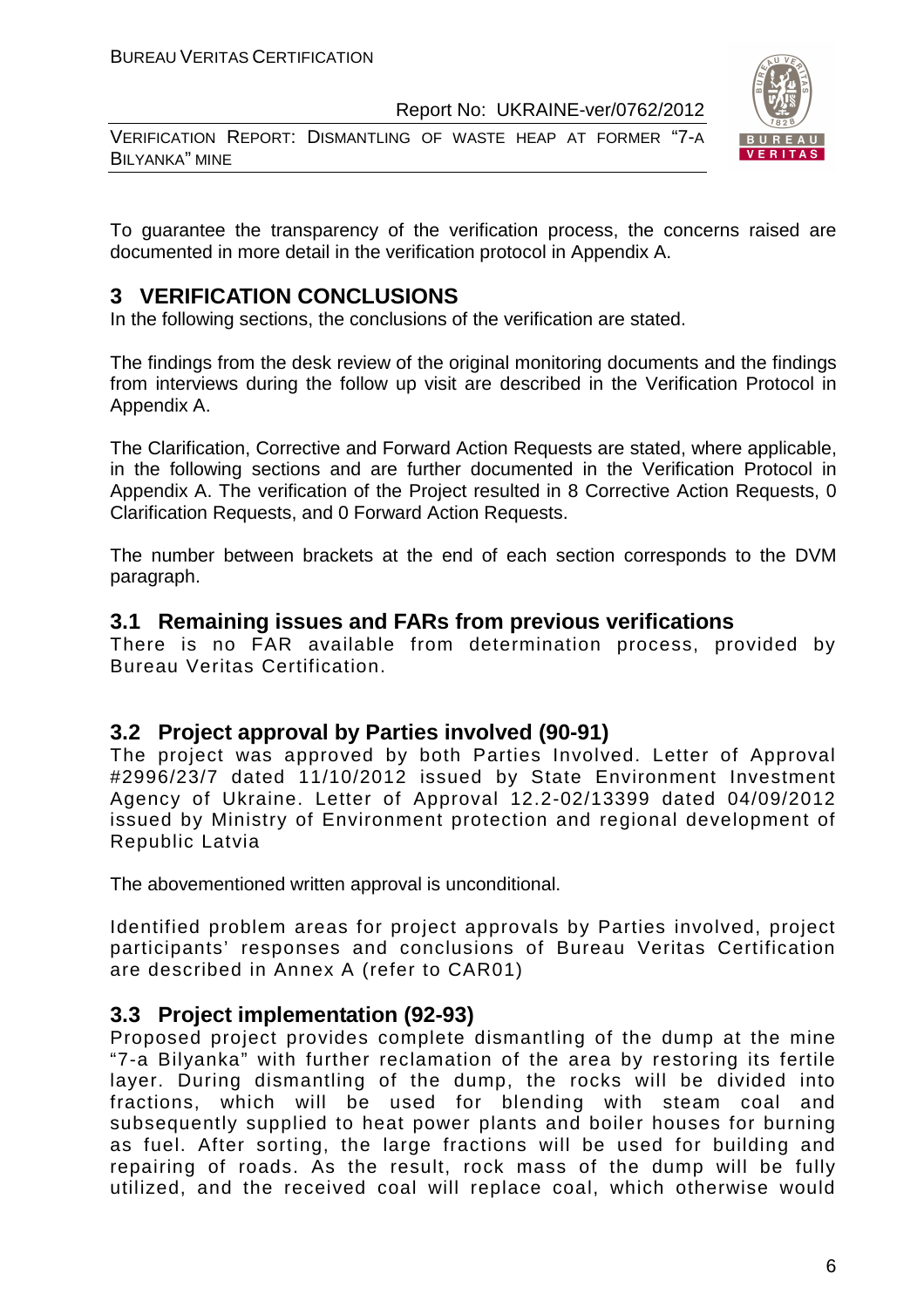VERIFICATION REPORT: DISMANTLING OF WASTE HEAP AT FORMER "7-A BILYANKA" MINE



have had to be mined. As the result of the project, the opportunity of selfignition of heap will be eliminated. An important component of the project is its second phase – complex reclamation of the area by restoring its fertile layer and full restoration of natural ecological community. This part of the project is required, but totally expensive, due to this mechanism of joint implementation was one of the prominent factors of the project from the beginning, and financial benefits as part of this mechanism considered one of the reasons of the project implementation.

The project provides the assemblage and installation of sorting rock mass complex of dump of former mine "7-a Bilyanka" consisting of:

- Point of loading rock mass on Conveyor SP-202MS;
- -Point of sorting rock mass in classes 0-30 mm and 30 mm (vibrating inertial sifter GIL-52);
- Point of storage class 0-30 mm (sheds).

Class +30 mm is expected (as required under discharging tray of sifter) to be loaded in transports and delivered to customers for building and repairing of category 4-5 roads. Class 0-30 mm is expected to be loaded in transports, undergoes a mandatory procedure of weighting and is sent to the consumer for blending and subsequent combustion in the thermal power plants or boiler houses. Blending of fraction (0- 30) with a steam coal allows to realize the fine finishing of quality the energy coal to the requirements of Standard 4083-2002, without compromising the quality of fuel on the one hand, but resulting in saving valuable energy coal on the other hand

Technological scheme of the complex is described as follows:

The rock mass, after been dismantled bulldozers T-170 is delivered to the feeding conveyor SP-202 by frontal loader HK 632L. Before the delivery of rock mass on the belt conveyor, the moisture is applied (humidity of raw materials does not exceed 8%) with sprinklers.

After bulldozers, layer by layer, get to the height, where the entrance road can be made- the combined method is used for the dump dismantling; further dismantling is made by excavator EO-5126 with the direct rock loading on the conveyor, or on the intermediate site, where, with the help of the loader, the rock is delivered to the scraper conveyor SP – 202

Product of sorting class 0-30 through handling unit of sifter supplied on belt conveyor KLS. From the belt conveyor rock mass of class 0-30 mm through the handling unit of conveyor with built-in nozzles for humidification, emptied on the intermediate platform without significant accumulation, where loader HK 319L loads it in trucks or on a platform (warehouse) for storage. Warehouse is used if necessary without longterm storage. From storage the rock mass 0-30 mm by loader is loaded into trucks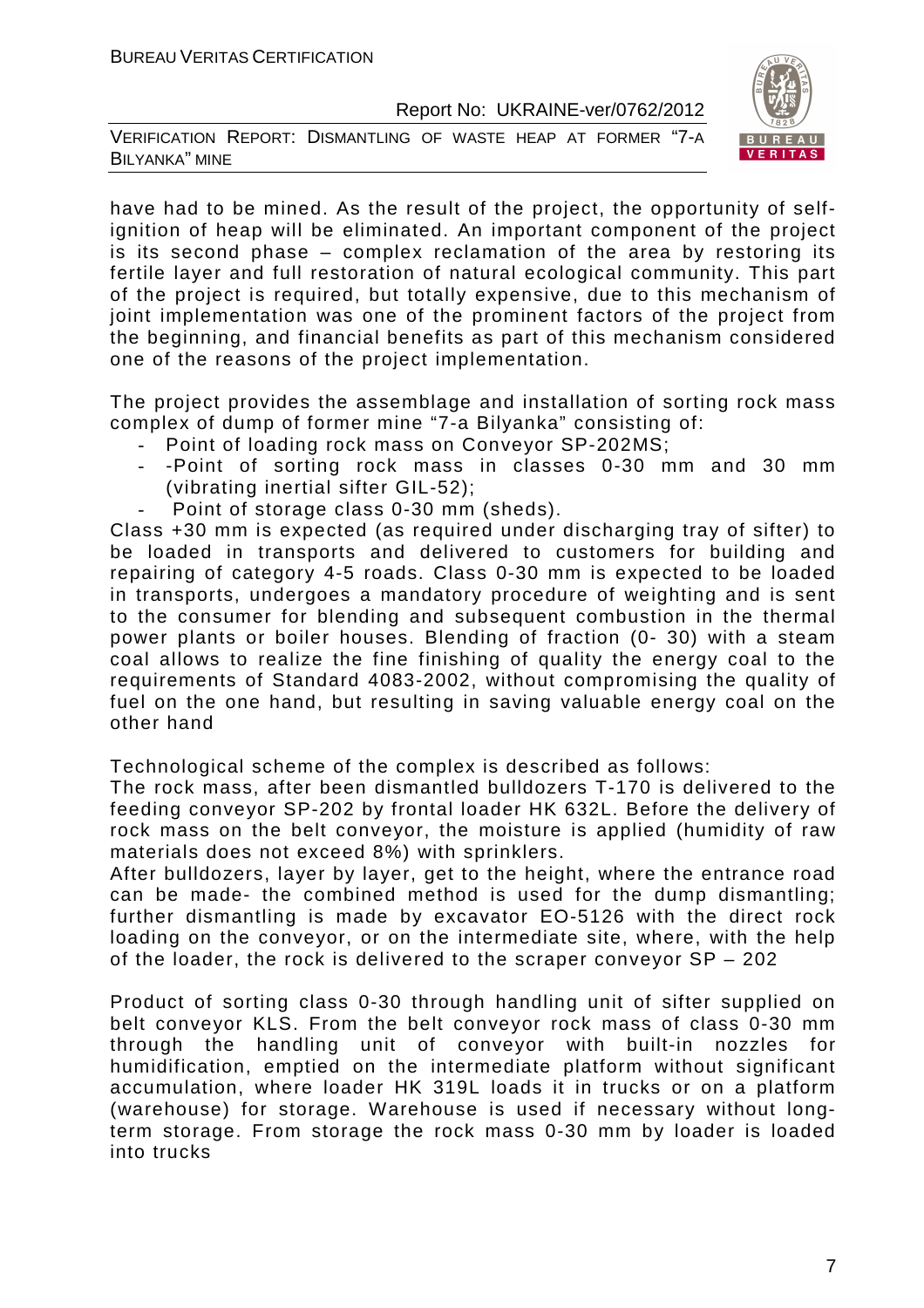VERIFICATION REPORT: DISMANTLING OF WASTE HEAP AT FORMER "7-A BILYANKA" MINE



Data on waste heaps such a geographical coordinates, mass value of containing rocks, physical measures, main work characteristics of heavy transporting vehicles and equipment of coal beneficiation plant are provided in the PDD.

PE "Spetsmontazh FC" uses "Mirta-Lux" LLC for dismantling and sorting of dump and chemical laboratory of "Tandem-2006" LLC for chemical analysis of obtained coal on sub-contractors basis. Relevant contracts have been provided to AIE.

Waste heap dismantling and coal benefication was started in 2008 year. Crediting period for ERUs generation started 01/09/2008.

Data on significant project parameters, such as values of produced coal concentrate, consumed electricity and diesel fuel, are provided in the sections B.2.4, B.2.3 of the monitoring Report.

Level of project activity is depended by coal demand at Ukrainian market. Project owner doesn't keep coal at warehouses and produce beneficiated rock mass as when necessary.

Project boundaries described in the determined PDD are kept; coal from another waste heaps doesn't uses in project.

Difference between estimated emission reductions indicated in the PDD and provided in the Monitoring report is not observed. Factually PDDs calculations are performed ex-post for monitoring.

Identified problem areas for project implementation status, project participants' responses and conclusions of Bureau Veritas Certification are described in Annex A (refer to CAR02-CAR05)

#### **3.4 Compliance of the monitoring plan with the monitoring methodology (94-98)**

For calculating the emission reductions, key factors, such as availability of work power and financing, seasonal coal requirement on Ukraine inside market, prices of diesel fuel and electric energy, influencing the baseline emissions and the activity level of the project and the emissions as well as risks associated with the project were taken into account, as appropriate.

Data sources used for calculating emission reductions, such as work forecasts, bookkeepers invoices, laboratory analysis samples, work logbooks are clearly identified, reliable and transparent.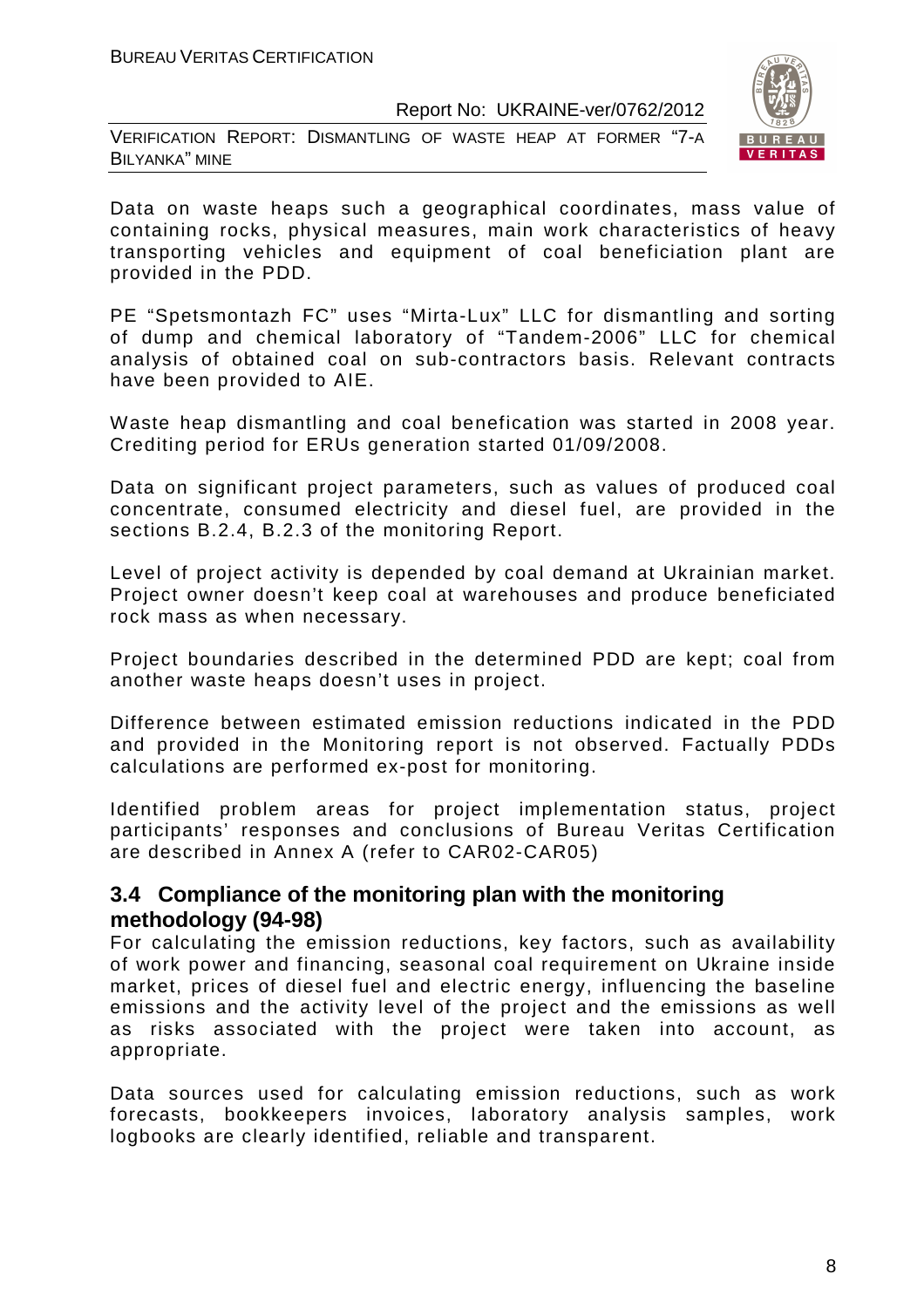VERIFICATION REPORT: DISMANTLING OF WASTE HEAP AT FORMER "7-A BILYANKA" MINE



Emission factors, including default emission factors, are selected by carefully balancing accuracy and reasonableness, and appropriately justified of the choice. Default emission factors, such as emission factor for electricity consumption, carbon content in diesel fuel and coal, are in line with Ukraine National GHG Inventory report for 1990-2010 years.

The calculation of emission reductions is based on conservative assumptions and the most plausible scenarios in a transparent manner.

Identified problem areas for compliance of the monitoring plan with the , project participants' responses and conclusions of Bureau Veritas Certification are described in Annex A (refer to CAR06)

#### **3.5 Revision of monitoring plan (99-100)**

Not applicable

#### **3.6 Data management (101)**

The data and their sources, provided in monitoring report, are clearly identified, reliable and transparent.

The implementation of data collection procedures is in accordance with the monitoring plan, including the quality control and quality assurance procedures.

The function of the monitoring equipment, including its calibration status, is in order.

Consumption of diesel fuel is accounting by bookkeeper invoices.

The evidence and records used for the monitoring are maintained in a traceable manner. Initially data on value and quality of produced coal, track's load, diesel fuel consumption, waste heap mass quantity is obtained from logbooks of relevant work suppliers. The data on electricity consumed is obtained from monthly reports of Regional Electric Network.

The data required to monitor JI project is routinely collected within the normal operations of the "Mirta-Lux" LLc and "Tandem-2006" LLC therefore JI monitoring is integral part of routine monitoring

The data collection and management system for the project is in accordance with the monitoring plan. Data monitoring and collection system described in the monitoring report is adequate and working.

Identified problem areas applicable for project data management, responses of project participants, Bureau Veritas Certification conclusions are listed in the Annex A Verification protocol (see CAR07, CAR08)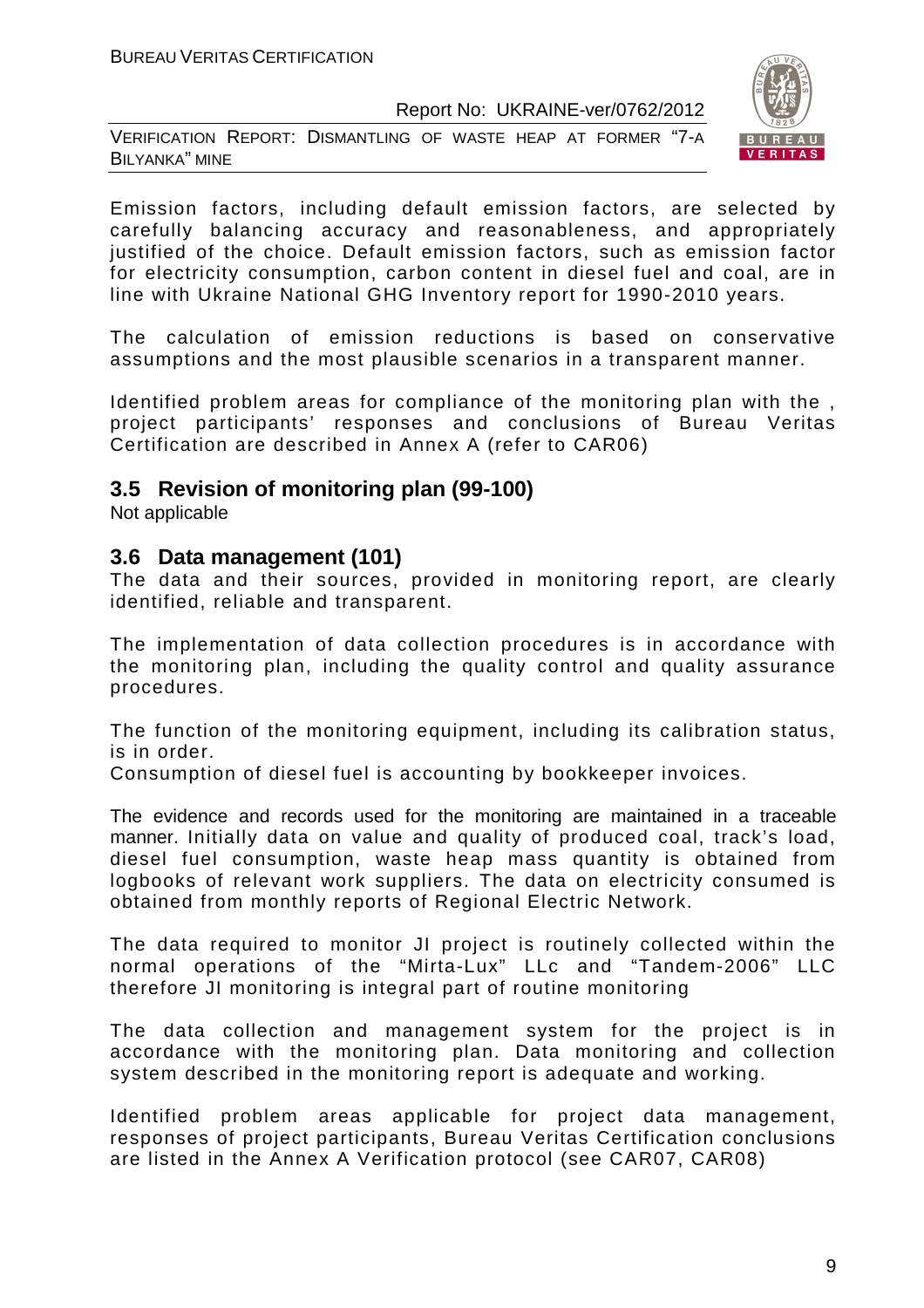VERIFICATION REPORT: DISMANTLING OF WASTE HEAP AT FORMER "7-A BILYANKA" MINE



### **3.7 Verification regarding programmes of activities (102-110)**

"Not applicable"

#### **4 VERIFICATION OPINION**

Bureau Veritas Certification has performed the initial and 1<sup>st</sup> periodic verification of the "Dismantling of waste heap at former "7-a Bilyanka" mine" Project in Yuryevka village, Lutugіnsk district, Luhansk region, Ukraine, which applies JI specific approach. The verification was performed on the basis of UNFCCC criteria and host country criteria and also on the criteria given to provide for consistent project operations, monitoring and reporting.

The verification consisted of the following three phases: i) desk review of the monitoring report against the project design and the baseline and monitoring plan; ii) follow-up interviews with project stakeholders; iii) resolution of outstanding issues and the issuance of the final verification report and opinion.

The management of SIA "Vidzeme Eko" is responsible for the preparation of the GHG emissions data and the reported GHG emissions reductions of the project on the basis set out within the project Monitoring and Verification Plan indicated in the final PDD version 2.0. The development and maintenance of records and reporting procedures in accordance with that plan, including the calculation and determination of GHG emission reductions from the project, is the responsibility of the management of the project.

Bureau Veritas Certification verified the Project Monitoring Report version 2.0 for the reporting period as indicated below. Bureau Veritas Certification confirms that the project is implemented as planned and described in approved project design documents. Installed equipment being essential for generating emission reduction runs reliably and is calibrated appropriately. The monitoring system is in place and the project is generating GHG emission reductions.

Bureau Veritas Certification can confirm that the GHG emission reduction is accurately calculated and is free of material errors, omissions, or misstatements. Our opinion relates to the project's GHG emissions and resulting GHG emissions reductions reported and related to the approved project baseline and monitoring, and its associated documents. Based on the information we have seen and evaluated, we confirm, with a reasonable level of assurance, the following statement:

| Reporting period: From 01/09/2008 to 31/08/2012 |             |                                       |
|-------------------------------------------------|-------------|---------------------------------------|
| <b>Baseline emissions</b>                       | : 1543370   | tonnes of CO <sub>2</sub> equivalent. |
| Project emissions                               | :65427      | tonnes of CO <sub>2</sub> equivalent. |
| Leakages                                        | $: -552531$ | tonnes of CO <sub>2</sub> equivalent. |
| <b>Emission Reductions</b>                      | : 2030474   | tonnes of CO <sub>2</sub> equivalent. |
| From 01/09/2008 to 31/12/2008                   |             |                                       |
| <b>Baseline emissions</b>                       | : 109598    | tonnes of CO <sub>2</sub> equivalent. |
| Project emissions                               | : 4050      | tonnes of CO <sub>2</sub> equivalent. |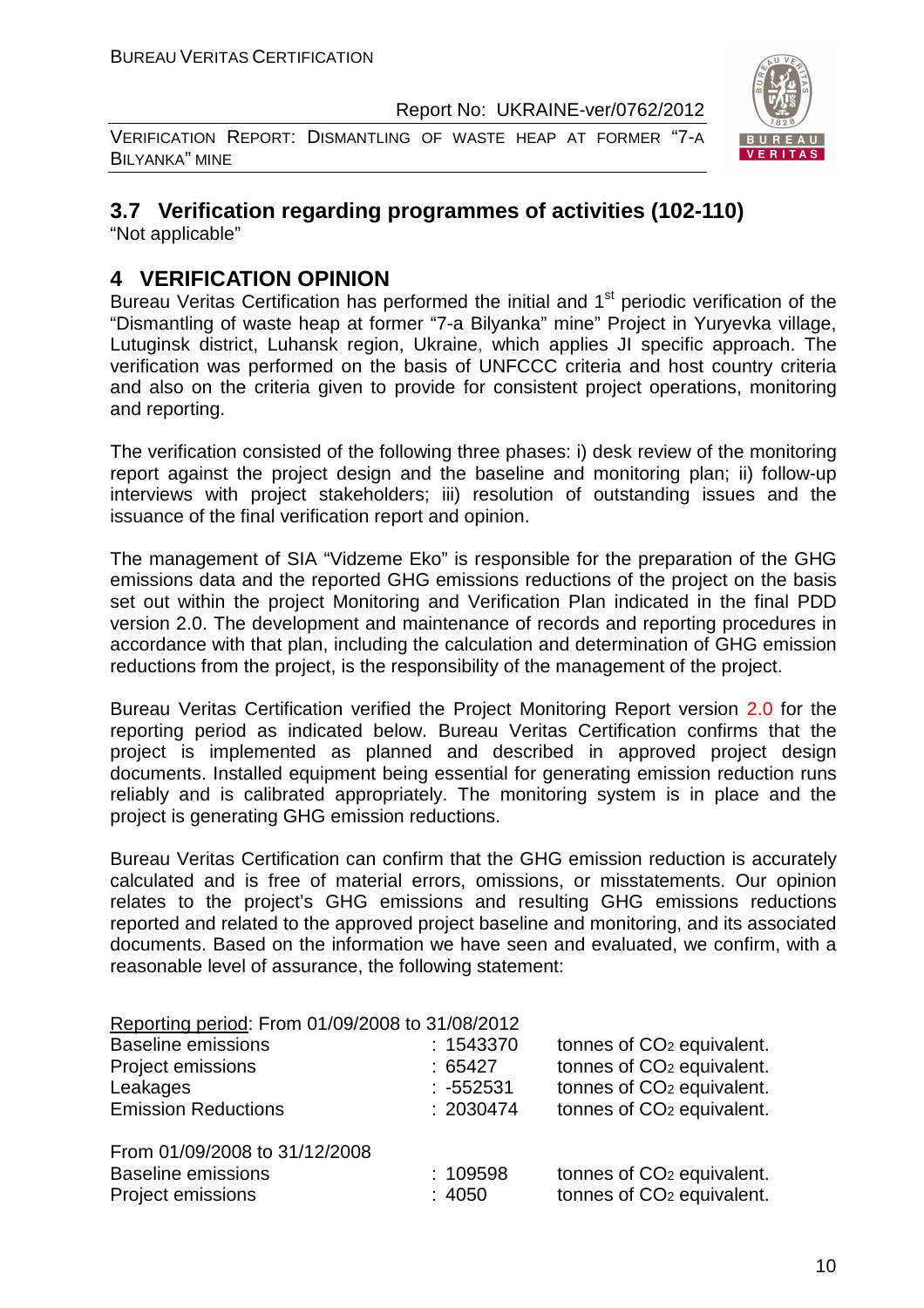| VERIFICATION REPORT: DISMANTLING OF WASTE HEAP AT FORMER "7-A<br><b>BILYANKA" MINE</b>                                    |                                              | <b>BUF</b><br><b>VER</b>                                                                                                                                         |
|---------------------------------------------------------------------------------------------------------------------------|----------------------------------------------|------------------------------------------------------------------------------------------------------------------------------------------------------------------|
| Leakages<br><b>Emission Reductions</b>                                                                                    | :-36581<br>: 142129                          | tonnes of CO <sub>2</sub> equivalent.<br>tonnes of CO <sub>2</sub> equivalent.                                                                                   |
| From 01/01/2009 to 31/12/2009<br><b>Baseline emissions</b><br>Project emissions<br>Leakages<br><b>Emission Reductions</b> | : 374963<br>16530<br>$-136487$<br>494920     | tonnes of CO <sub>2</sub> equivalent.<br>tonnes of CO <sub>2</sub> equivalent.<br>tonnes of CO <sub>2</sub> equivalent.<br>tonnes of CO <sub>2</sub> equivalent. |
| From 01/01/2010 to 31/12/2010<br><b>Baseline emissions</b><br>Project emissions<br>Leakages<br><b>Emission Reductions</b> | : 365286<br>16258<br>-132768<br>481796       | tonnes of CO <sub>2</sub> equivalent.<br>tonnes of CO <sub>2</sub> equivalent.<br>tonnes of CO <sub>2</sub> equivalent.<br>tonnes of CO <sub>2</sub> equivalent. |
| From 01/01/2011 to 31/12/2011<br><b>Baseline emissions</b><br>Project emissions<br>Leakages<br><b>Emission Reductions</b> | : 366137<br>16458<br>$-130240$<br>: 479919   | tonnes of CO <sub>2</sub> equivalent.<br>tonnes of CO <sub>2</sub> equivalent.<br>tonnes of CO <sub>2</sub> equivalent.<br>tonnes of CO <sub>2</sub> equivalent. |
| From 01/01/2012 to 31/08/2012<br><b>Baseline emissions</b><br>Project emissions<br>Leakages<br><b>Emission Reductions</b> | : 327386<br>: 12131<br>$-116455$<br>: 431710 | tonnes of CO <sub>2</sub> equivalent.<br>tonnes of CO <sub>2</sub> equivalent.<br>tonnes of CO <sub>2</sub> equivalent.<br>tonnes of CO <sub>2</sub> equivalent. |

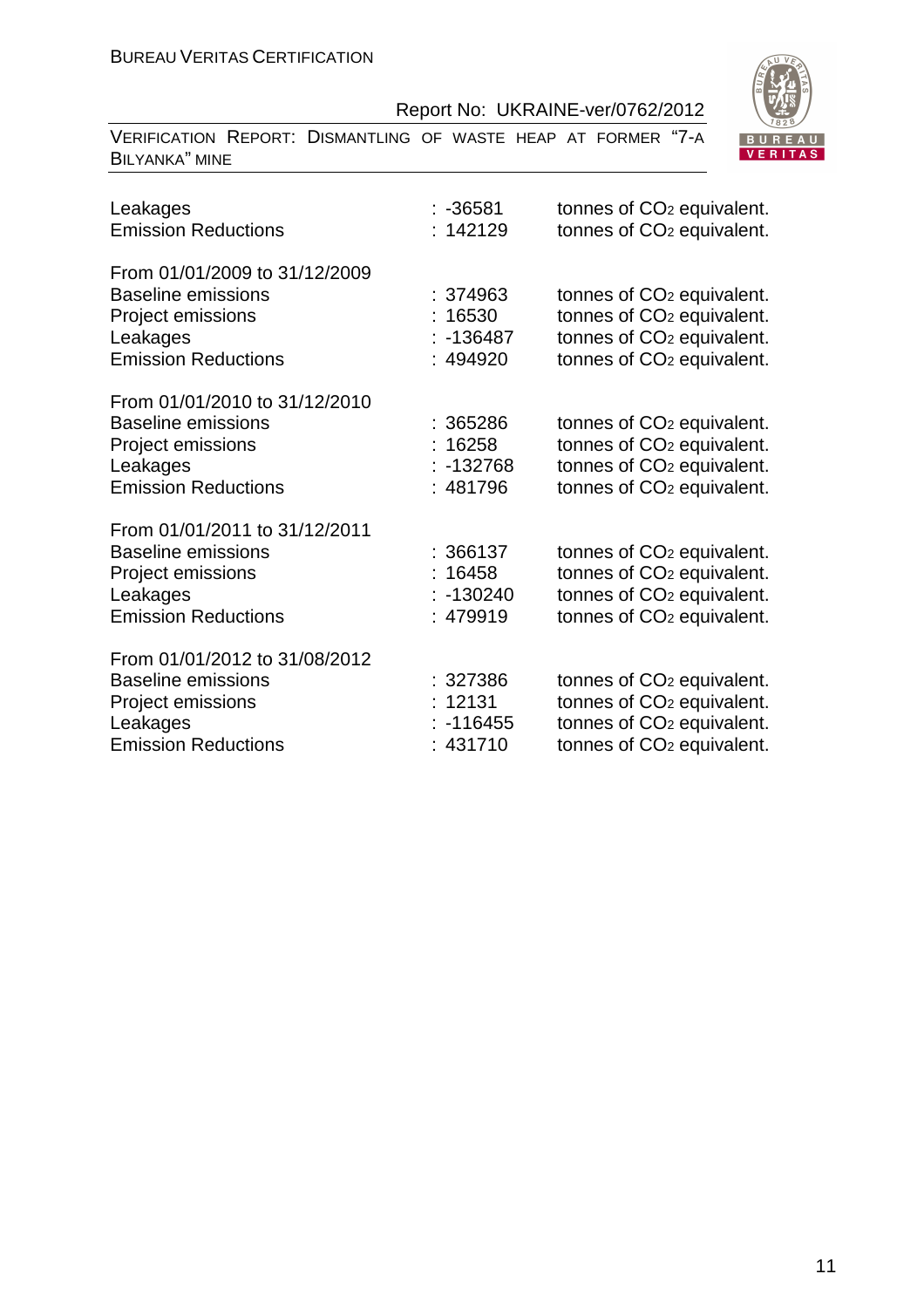VERIFICATION REPORT: DISMANTLING OF WASTE HEAP AT FORMER "7-A BILYANKA" MINE



#### **5 REFERENCES**

#### **Category 1 Documents:**

Documents provided by SIA "Vidzeme Eko" that relate directly to the GHG components of the project.

- /1/ Project Design Document "Dismantling of waste heap at former "7-a Bilyanka" mine" version 2.0 dated 25/09/2012
- /2/ Monitoring Report "Dismantling of waste heap at former "7-a Bilyanka" mine" version 1.0 dated 02/10/2012
- /3/ Monitoring Report "Dismantling of waste heap at former "7-a Bilyanka" mine" version 2.0 dated 24/10/2012
- /4/ ERUs calculation Excel-file "Calculation7-aBilyankaК2.xls"
- /5/ Letter of Approval #2996/23/7 dated 11/10/2012 issued by State Environment Investment Agency of Ukraine
- /6/ Letter of Approval #12.2-02/12399 issued by Ministry of Environment Protection and regional development of republic Latvia 04/09/2012

#### **Category 2 Documents:**

Background documents related to the design and/or methodologies employed in the design or other reference documents.

- /1/ Passport of the dump under dismantling
- /2/ Passport. Automobile scales electronic tensometric VТА-60
- /3/ Act of admission and transmission of the waste heap from 03/07/2008 between ICC "TERMO-IST" Ltd and CE "Vtormet" Ltd.
- /4/ Agreement # 3/07 from 03/07/2008 between ICC "TERMO-IST" Ltd and CE "Vtormet" Ltd.
- /5/ Delivery contract of Carbonaceous fraction between "MERIDIAN 2008" Ltd and "AMG DEVELOPMENT" Ltd #378 from 03/07/2008 (in Russian).
- /6/ Delivery contract of Carbonaceous fraction between "MIRTA-LUX" Ltd. and "TH ICC REGION-STAL" Ltd # 130 from 03/01/2012 (in Russian)..
- /7/ Agreement of subcontract # 307 from 03/07/2008 between "MERIDIAN 2008" Ltd and "ASKANIYA 2008" Ltd on the works of the dump dismantling
- /8/ Agreement of subcontract # 231 from 03/01/2012 between "MIRTA-LUX" Ltd. and "FINANS-MEDIA" Ltd on the works of the dump dismantling
- /9/ Agreement of subcontract # 78 from 03/07/2008 between CE "Vtormet" Ltd.(Customer) and ""MERIDIAN 2008" Ltd.(Performer) on the works of the dump dismantling
- /10/ Agreement of subcontract # 365 from 03/01/2008 between CE "Vtormet" Ltd.(Customer) and "MIRTA-LUX" Ltd. (Performer) on the works of the dump dismantling
- /11/ Act of performed work of weighing from 01/06/09 of 50000,65 tons of carbonaceous rocks
- /12/ Act of admission and transmission of performed work from 01/06/09 for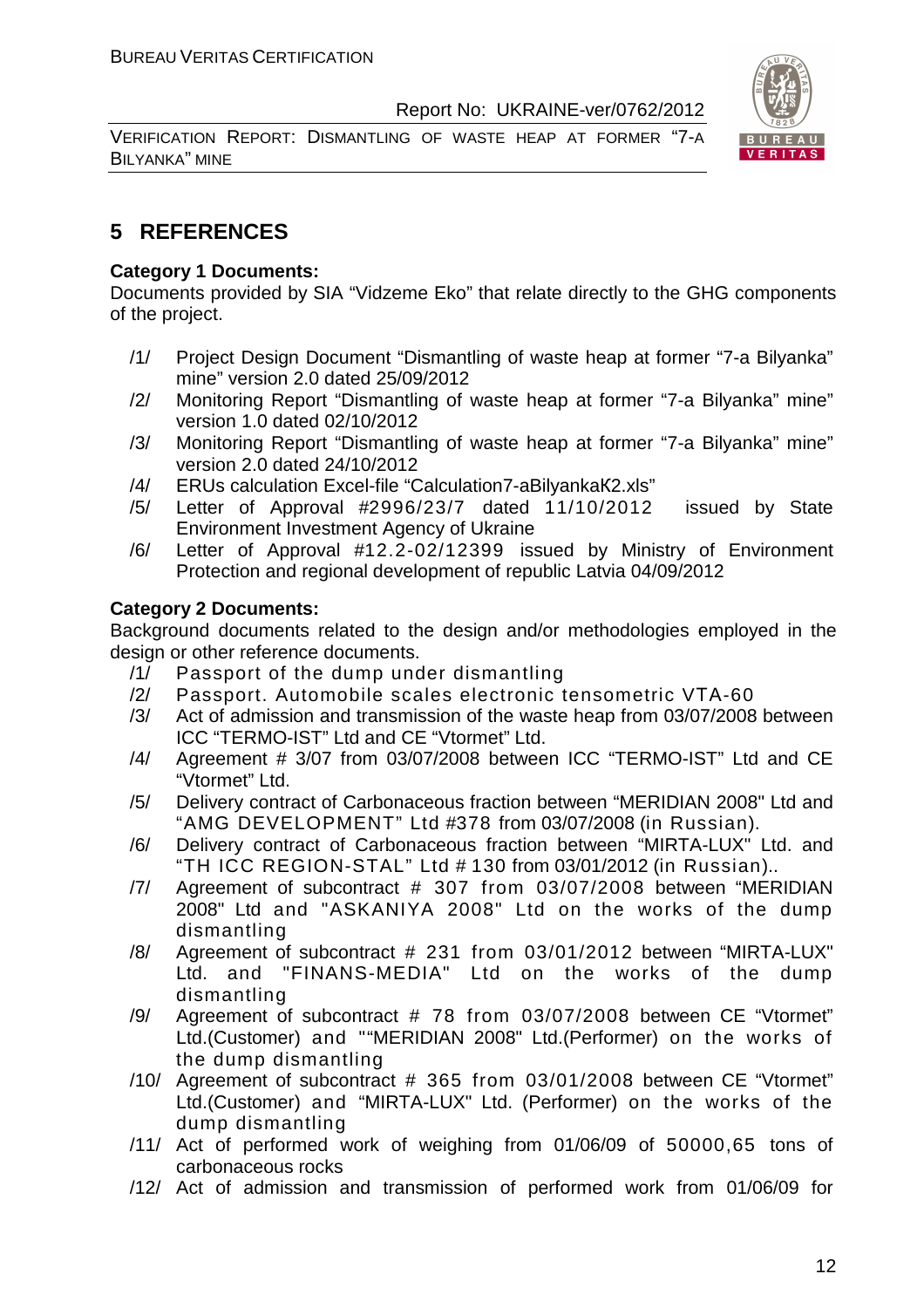VERIFICATION REPORT: DISMANTLING OF WASTE HEAP AT FORMER "7-A BILYANKA" MINE



6157157,37 UAH. and calculation of the costs for the act of performed works.

- /13/ Sales invoice# 39 for 50000,65 tons of Carbonaceous rocks
- /14/ Act of performed work of weighing from 01/04/10 of 47423,75 tons of carbonaceous rocks
- /15/ Act of admission and transmission of performed work from 01/04/10 for 5802761,19 UAH. and calculation of the costs for the act of performed works.
- /16/ Sales invoice# 49 for 47423,75 tons of Carbonaceous rocks
- /17/ Act of performed work of weighing from 01/10/10 of 48594,75 tons of carbonaceous rocks
- /18/ Act of admission and transmission of performed work from 01/10/10 for 5943061,98 UAH. and calculation of the costs for the act of performed works.
- /19/ Sales invoice#105 for 48594,75 tons of Carbonaceous rocks
- /20/ Act of performed work of weighing from 01/02/11 of 46324,85 tons of carbonaceous rocks
- /21/ Act of admission and transmission of performed work from 01/02/11 for 5786011,25 UAH. and calculation of the costs for the act of performed works
- /22/ Sales invoice# 16 for 46324,85 tons of Carbonaceous rocks
- /23/ Act of performed work of weighing from 01/11/11 of 46903,85 tons of carbonaceous rocks
- /24/ Act of admission and transmission of performed work from 01/11/11 for 5856779,43 UAH. and calculation of the costs for the act of performed works.
- /25/ Sales invoice# 96 for 46903,85 tons of Carbonaceous rocks
- /26/ Act of performed work of weighing from 01/05/12 of 48858,65 tons of carbonaceous rocks
- /27/ Act of admission and transmission of performed work from 01/05/12 6067740,34 UAH. and calculation of the costs for the act of performed works.
- /28/ Sales invoice# 59 for 48858,65 tons of Carbonaceous rocks
- /29/ Certificate of coal quality 2008-2012

#### **Persons interviewed:**

List persons interviewed during the verification or persons that contributed with other information that are not included in the documents listed above.

- /1/ Gints KIavinsh SIA "Vidzeme Eko" JI Project Manager
- /2/ Tymofeev Sergiy Petrovych SIA "Vidzeme Eko" JI Consultant
- /3/ Stah Yuri Mykhailovych SIA "Vidzeme Eko" JI Consultant
- /4/ Andriy Folts director of "Spetsmontazh FC" LLC
- /5/ Olena Mykolaivna Petrenko PE "Tandem 2006" Ltd. Head of Laboratory, sub-contractor of "Spetsmontazh FC" LLC
- /6/ Petro Hryhorovych Sydelnykov "FINANS-MEDIA" Ltd. Production Manager, sub-contractor of "Spetsmontazh FC" LLC
- /7/ Lyudmyla Fedorivna Morozova "MIRTA-LUX" Ltd. manager of TCD, sub-contractor of "Spetsmontazh FC" LLC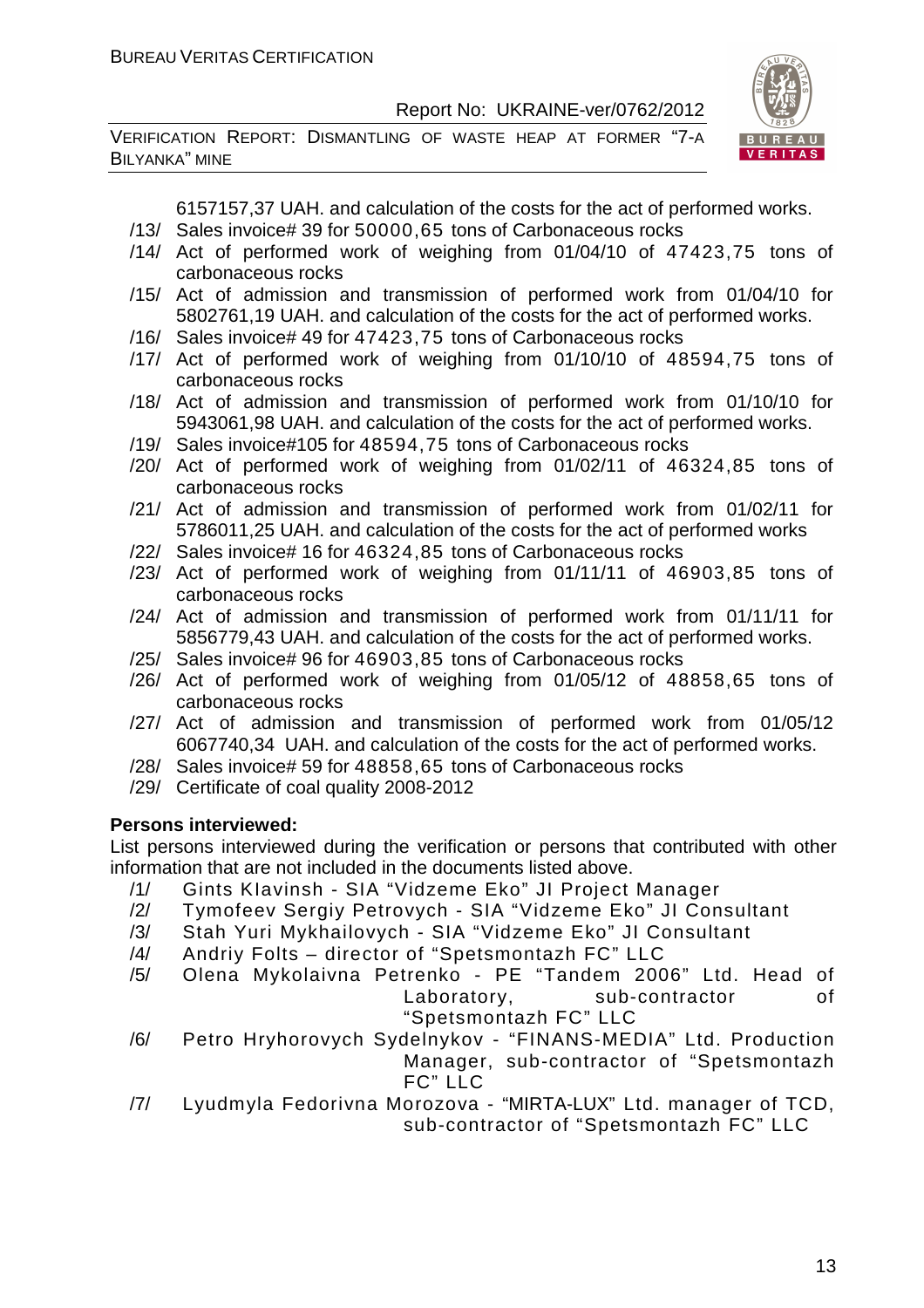

VERIFICATION REPORT: DISMANTLING OF WASTE HEAP AT FORMER "7-A BILYANKA" MINE

APPENDIX A: VERIFICATION PROTOCOL **VERIFICATION PROTOCOL** 

#### **Check list for verification, according to the JOINT IMPLEMENTATION DETERMINATION AND VERIFICATION MANUAL (Version 01)**

| <b>DVM</b> | <b>Check Item</b>                                                                                                                                                                                                                                                                 | <b>Initial finding</b>                                                                                                                                                                                                                                                                                                                                                                                                   | <b>Draft</b>                                 | <b>Final</b>                              |
|------------|-----------------------------------------------------------------------------------------------------------------------------------------------------------------------------------------------------------------------------------------------------------------------------------|--------------------------------------------------------------------------------------------------------------------------------------------------------------------------------------------------------------------------------------------------------------------------------------------------------------------------------------------------------------------------------------------------------------------------|----------------------------------------------|-------------------------------------------|
| Paragra    |                                                                                                                                                                                                                                                                                   |                                                                                                                                                                                                                                                                                                                                                                                                                          | <b>Conclusio</b>                             | <b>Conclusio</b>                          |
| ph         |                                                                                                                                                                                                                                                                                   |                                                                                                                                                                                                                                                                                                                                                                                                                          | $\mathsf{n}$                                 | $\mathsf{n}$                              |
|            | <b>Project approvals by Parties involved</b>                                                                                                                                                                                                                                      |                                                                                                                                                                                                                                                                                                                                                                                                                          |                                              |                                           |
| 90         | Has the DFPs of at least one Party<br>involved, other than the host Party,<br>issued a written project approval when<br>submitting the first verification report to<br>the secretariat for publication in<br>accordance with paragraph 38 of the JI<br>guidelines, at the latest? | The project was approved by both Parties<br>Involved. Letter of Approval #2996/23/7 dated<br>11/10/2012 has been issued by State Environment<br>Investment Agency of Ukraine. Letter of Approval<br>#12.2-02/12399 dated 04/09/2012 has been<br>issued by Ministry of Environment protection and<br>regional development of Republic Latvia.<br>CAR01<br>Please provide correct reference # and date of<br>Ukrainian LoA | CAR01                                        | <b>OK</b>                                 |
| 91         | Are all the written project approvals by<br>Parties involved unconditional?                                                                                                                                                                                                       | The abovementioned approvals are unconditional                                                                                                                                                                                                                                                                                                                                                                           | <b>OK</b>                                    | <b>OK</b>                                 |
|            | <b>Project implementation</b>                                                                                                                                                                                                                                                     |                                                                                                                                                                                                                                                                                                                                                                                                                          |                                              |                                           |
| 92         | Has the project been implemented in<br>accordance with the PDD regarding<br>which the determination has been<br>deemed final and is so listed on the<br><b>UNFCCC JI website?</b>                                                                                                 | CAR02<br>Please provide reference on PDD published at<br><b>UNFCCC</b> website<br>CAR03<br>The MR indicates in the section A.7 table 1 that<br>values of ERUs obtained in 2012 year is differ than<br>indicated in the PDD by difference in monitoring                                                                                                                                                                   | CAR <sub>02</sub><br>CAR03<br>CAR04<br>CAR05 | <b>OK</b><br><b>OK</b><br><b>OK</b><br>OK |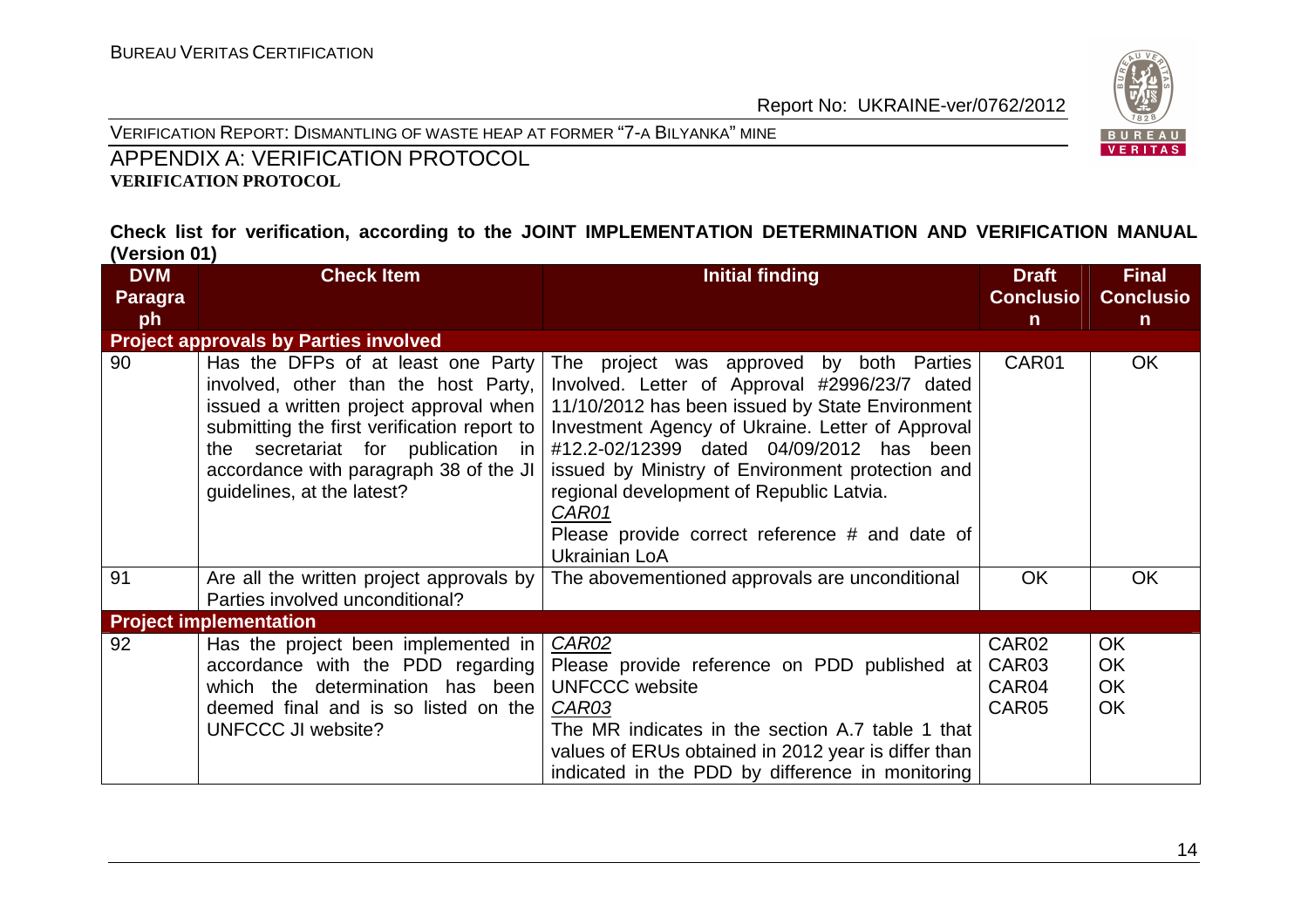

#### VERIFICATION REPORT: DISMANTLING OF WASTE HEAP AT FORMER "7-A BILYANKA" MINE

| <b>DVM</b><br><b>Paragra</b> | <b>Check Item</b>                                                                                                                                                                                  | <b>Initial finding</b>                                                                                                                                                                                                                                                                                                                                                                                                                                                                                                                                                                               | <b>Draft</b><br><b>Conclusio</b> | <b>Final</b><br><b>Conclusio</b> |
|------------------------------|----------------------------------------------------------------------------------------------------------------------------------------------------------------------------------------------------|------------------------------------------------------------------------------------------------------------------------------------------------------------------------------------------------------------------------------------------------------------------------------------------------------------------------------------------------------------------------------------------------------------------------------------------------------------------------------------------------------------------------------------------------------------------------------------------------------|----------------------------------|----------------------------------|
| ph<br>93                     | What is the status of operation of the<br>project during the monitoring period?                                                                                                                    | period duration. This is not fully reasonably,<br>because values in PDD for 2012 year are obtained<br>on the basis of ex-post estimations and data for 8<br>months of 2012 is factual. Please provide<br>adequate explanation<br>CAR04<br>Please add in the MR description of implemented<br>project measures and note if any additional<br>equipment was installed during the monitoring<br>period<br>CAR05<br>Please add more detailed information on roles and<br>responsibilities of the third parties involved in the<br>project<br>The project is in operation during the monitoring<br>period | $\mathsf{n}$<br>OK               | $\mathsf{n}$<br><b>OK</b>        |
|                              | <b>Compliance with monitoring plan</b>                                                                                                                                                             |                                                                                                                                                                                                                                                                                                                                                                                                                                                                                                                                                                                                      |                                  |                                  |
| 94                           | Did the monitoring occur in accordance<br>with the monitoring plan included in the<br>PDD regarding which the determination<br>has been deemed final and is so listed<br>on the UNFCCC JI website? | The monitoring was provided in accordance with<br>the monitoring plan included in the PDD which is<br>published at UNFCCC website and which<br>determination has been deemed final                                                                                                                                                                                                                                                                                                                                                                                                                   | <b>OK</b>                        | OK                               |
| 95(a)                        | For calculating the emission reductions<br>or enhancements of net removals, were<br>key factors, e.g. those listed in 23 (b)<br>(i)-(vii) above, influencing the baseline                          | Key factors listed in the section 23 (b) (i)-(vii) of<br>DVM influencing the baseline emissions and the<br>activity level of the project, as well as the risks<br>associated with the project are taken into account                                                                                                                                                                                                                                                                                                                                                                                 | OK                               | OK                               |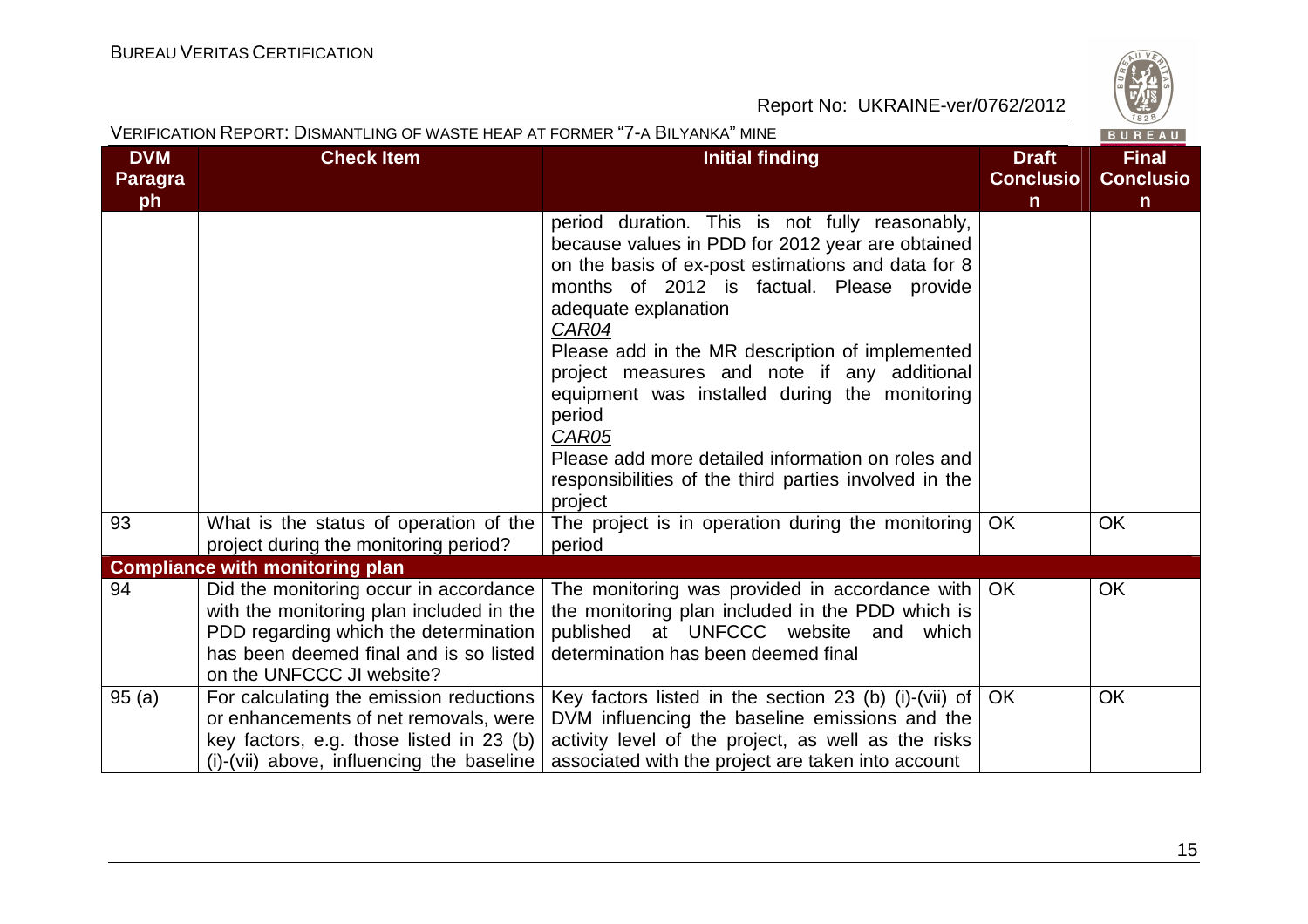| S   |
|-----|
| ሕ   |
| 828 |

|                                    | VERIFICATION REPORT: DISMANTLING OF WASTE HEAP AT FORMER "7-A BILYANKA" MINE                                                                                                                                  |                                                                                                                                                                                                                                                                                                                         |                                                  | BUREAU                                           |
|------------------------------------|---------------------------------------------------------------------------------------------------------------------------------------------------------------------------------------------------------------|-------------------------------------------------------------------------------------------------------------------------------------------------------------------------------------------------------------------------------------------------------------------------------------------------------------------------|--------------------------------------------------|--------------------------------------------------|
| <b>DVM</b><br><b>Paragra</b><br>ph | <b>Check Item</b>                                                                                                                                                                                             | <b>Initial finding</b>                                                                                                                                                                                                                                                                                                  | <b>Draft</b><br><b>Conclusio</b><br>$\mathsf{n}$ | <b>Final</b><br><b>Conclusio</b><br>$\mathsf{n}$ |
|                                    | emissions or net removals and the<br>activity level of the project and the<br>emissions or removals as well as risks<br>associated with the project taken into<br>account, as appropriate?                    |                                                                                                                                                                                                                                                                                                                         |                                                  |                                                  |
| 95(b)                              | Are data sources used for calculating<br>emission reductions or enhancements<br>of net removals clearly identified,<br>reliable and transparent?                                                              | The data sources used for calculating the emission  <br>reduction are clearly identified, reliable and<br>transparent.                                                                                                                                                                                                  | OK.                                              | <b>OK</b>                                        |
| 95(c)                              | emission factors, if used for calculating<br>reductions<br>the<br>emission<br>or<br>of net<br>enhancements<br>removals,<br>selected<br>carefully<br>balancing<br>by<br>appropriately justified of the choice? | Are emission factors, including default   The emission factors used for emission reduction  <br>calculations are used in line with National GHG<br>Inventory Report for 1990-2010 years, approved<br>by SEIA<br>CAR06<br>accuracy and reasonableness, and   Please correct designation of units in the section<br>B.2.1 | CAR06                                            | <b>OK</b>                                        |
| 95(d)                              | the<br>calculation<br>0f<br>emission<br>Is.<br>reductions or enhancements of net<br>removals<br>based<br>on<br>conservative  <br>assumptions and the most plausible<br>scenarios in a transparent manner?     | The calculation of emission reductions are based<br>on conservative assumptions and the most<br>plausible future scenarios                                                                                                                                                                                              | OK.                                              | <b>OK</b>                                        |
|                                    | Applicable to JI SSC projects only_Not applicable                                                                                                                                                             |                                                                                                                                                                                                                                                                                                                         |                                                  |                                                  |
|                                    | Applicable to bundled JI SSC projects only_Not applicable                                                                                                                                                     |                                                                                                                                                                                                                                                                                                                         |                                                  |                                                  |
|                                    | <b>Revision of monitoring plan</b>                                                                                                                                                                            |                                                                                                                                                                                                                                                                                                                         |                                                  |                                                  |
|                                    | Applicable only if monitoring plan is revised by project participant                                                                                                                                          |                                                                                                                                                                                                                                                                                                                         |                                                  |                                                  |
| 99(a)                              |                                                                                                                                                                                                               | Did the project participants provide an The monitoring plan has not been revised during                                                                                                                                                                                                                                 | OK                                               | <b>OK</b>                                        |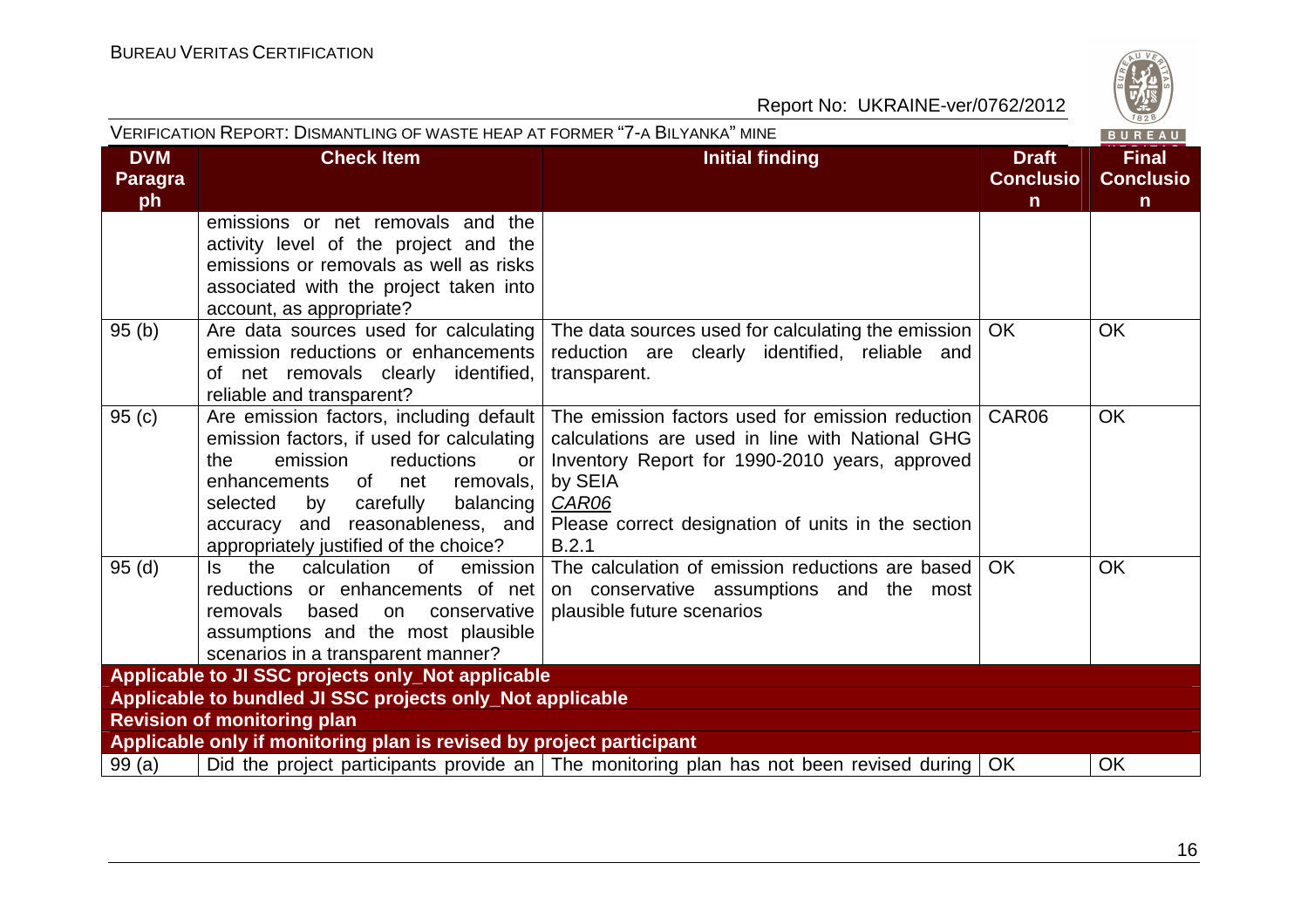| VERIFICATION REPORT: DISMANTLING OF WASTE HEAP AT FORMER "7-A BILYANKA" MINE |                                                                                                                                                                                                                                                                                              |                                                                                                                                                                 | 1828<br>BUREAU                                   |                                                  |
|------------------------------------------------------------------------------|----------------------------------------------------------------------------------------------------------------------------------------------------------------------------------------------------------------------------------------------------------------------------------------------|-----------------------------------------------------------------------------------------------------------------------------------------------------------------|--------------------------------------------------|--------------------------------------------------|
| <b>DVM</b><br><b>Paragra</b><br>ph                                           | <b>Check Item</b>                                                                                                                                                                                                                                                                            | <b>Initial finding</b>                                                                                                                                          | <b>Draft</b><br><b>Conclusio</b><br>$\mathsf{n}$ | <b>Final</b><br><b>Conclusio</b><br>$\mathsf{n}$ |
|                                                                              | appropriate<br>justification<br>for<br>the  <br>proposed revision?                                                                                                                                                                                                                           | the monitoring period                                                                                                                                           |                                                  |                                                  |
| 99 (b)                                                                       | Does the proposed revision improve<br>the accuracy and/or applicability of<br>information collected compared to the<br>monitoring<br>plan<br>without<br>original<br>changing conformity with the relevant<br>for<br>rules<br>and<br>regulations<br>the<br>establishment of monitoring plans? | Not applicable                                                                                                                                                  | <b>OK</b>                                        | <b>OK</b>                                        |
| Data management                                                              |                                                                                                                                                                                                                                                                                              |                                                                                                                                                                 |                                                  |                                                  |
| 101 $(a)$                                                                    | Is the implementation of data collection<br>procedures in accordance with the<br>monitoring plan, including the quality<br>control<br>and<br>quality<br>assurance<br>procedures?                                                                                                             | The implementation of data collection procedures<br>is in line with the monitoring plan, including quality<br>control and quality assurance procedures          | <b>OK</b>                                        | OK                                               |
| 101(b)                                                                       | Is the function of the monitoring<br>equipment, including its calibration<br>status, in order?                                                                                                                                                                                               | CAR07<br>Please provide full list of project measuring<br>equipment with data on calibrations<br>and<br>replacement of measuring devices                        | CAR07                                            | <b>OK</b>                                        |
| 101 (c)                                                                      | Are the evidence and records used for<br>monitoring<br>the<br>maintained<br>in a<br>traceable manner?                                                                                                                                                                                        | The evidences and records used for the<br>monitoring are maintained in a traceable manner                                                                       | OK                                               | <b>OK</b>                                        |
| $101$ (d)                                                                    | Is the data collection and management<br>system for the project in accordance<br>with the monitoring plan?                                                                                                                                                                                   | CAR08<br>Please note in the MR that the data monitored and<br>required for ERUs calculations will be kept two<br>years after the last ERUs transfer and provide | CAR08                                            | OK                                               |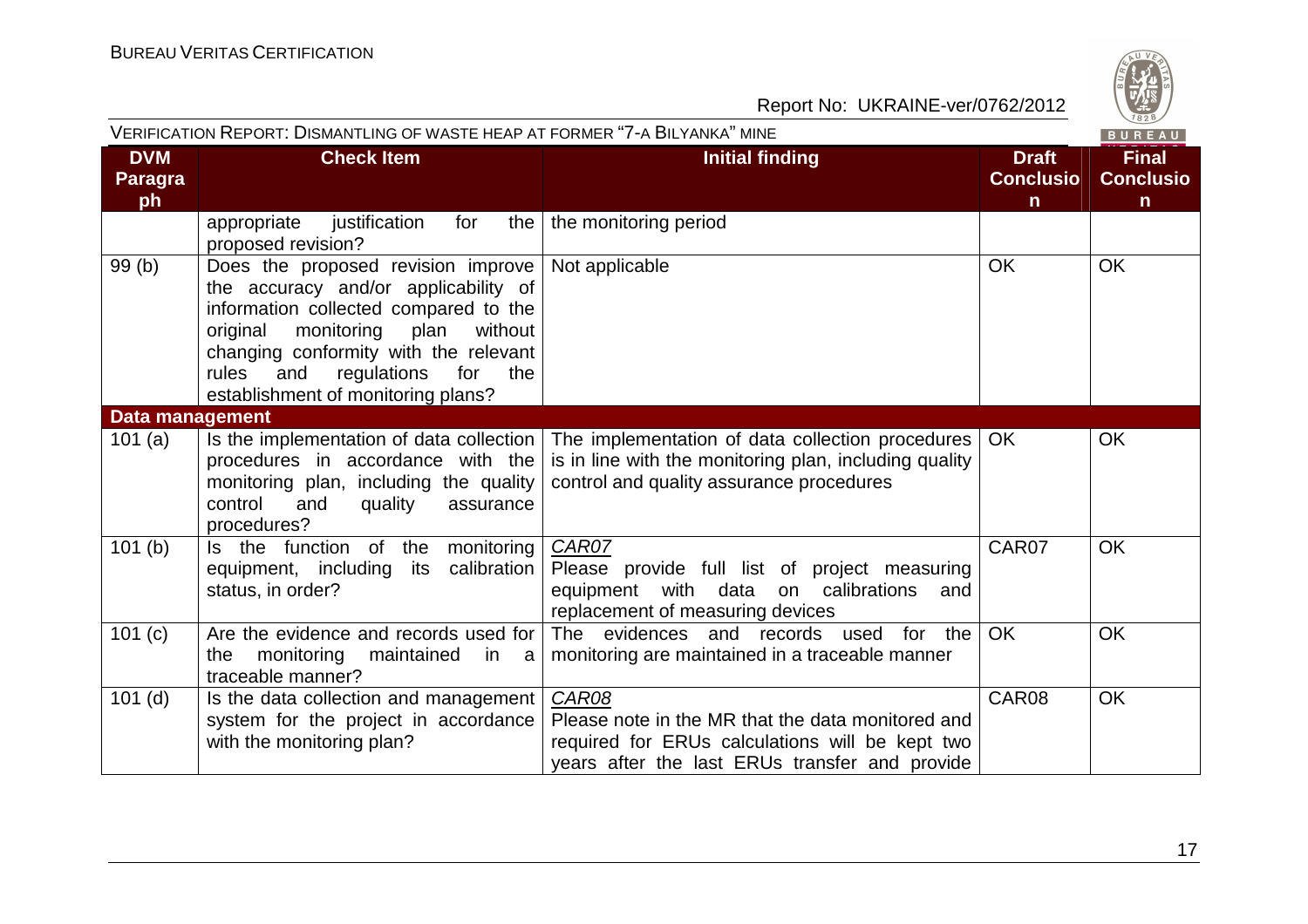| S         |
|-----------|
|           |
| ۵         |
| ٦.<br>828 |
|           |

| VERIFICATION REPORT: DISMANTLING OF WASTE HEAP AT FORMER "7-A BILYANKA" MINE                        |                   |                             |                                        |                                       |  |  |
|-----------------------------------------------------------------------------------------------------|-------------------|-----------------------------|----------------------------------------|---------------------------------------|--|--|
| <b>DVM</b><br>Paragra<br><b>oh</b>                                                                  | <b>Check Item</b> | Initial finding             | <b>Draft</b><br><b>Conclusio</b><br>n. | <b>Final</b><br><b>Conclusio</b><br>n |  |  |
|                                                                                                     |                   | reference on relevant order |                                        |                                       |  |  |
| Verification regarding programmes of activities (additional elements for assessment)_Not applicable |                   |                             |                                        |                                       |  |  |
| Applicable to sample-based approach only Not applicable                                             |                   |                             |                                        |                                       |  |  |

**Table 2 Resolution of Corrective Action and Clarification Requests** 

| Draft report clarification and corrective<br>action requests by verification team | Ref. to<br>checklis<br>questio<br>n in<br>table 1 | participant<br>project<br><b>Summary</b><br><b>of</b><br>response                                                                                              | <b>Verification team conclusion</b> |
|-----------------------------------------------------------------------------------|---------------------------------------------------|----------------------------------------------------------------------------------------------------------------------------------------------------------------|-------------------------------------|
| CAR01<br>Please provide correct reference # and date<br>of Ukrainian LoA          | 90                                                | Provided: Letter of Approval from<br>SEIA # 2996/23/7 from 11/10/2012                                                                                          | The issue is closed                 |
| CAR02<br>Please provide reference on PDD published<br>at UNFCCC website           | 92                                                | Provided, Section A.7: reference on<br>PDD published at UNFCCC website:<br>http://ji.unfccc.int/JIITLProject/DB/NRT<br>3AHTI5YEYV8HYHEGZVAZP2TPKB<br>4/details | The issue is closed                 |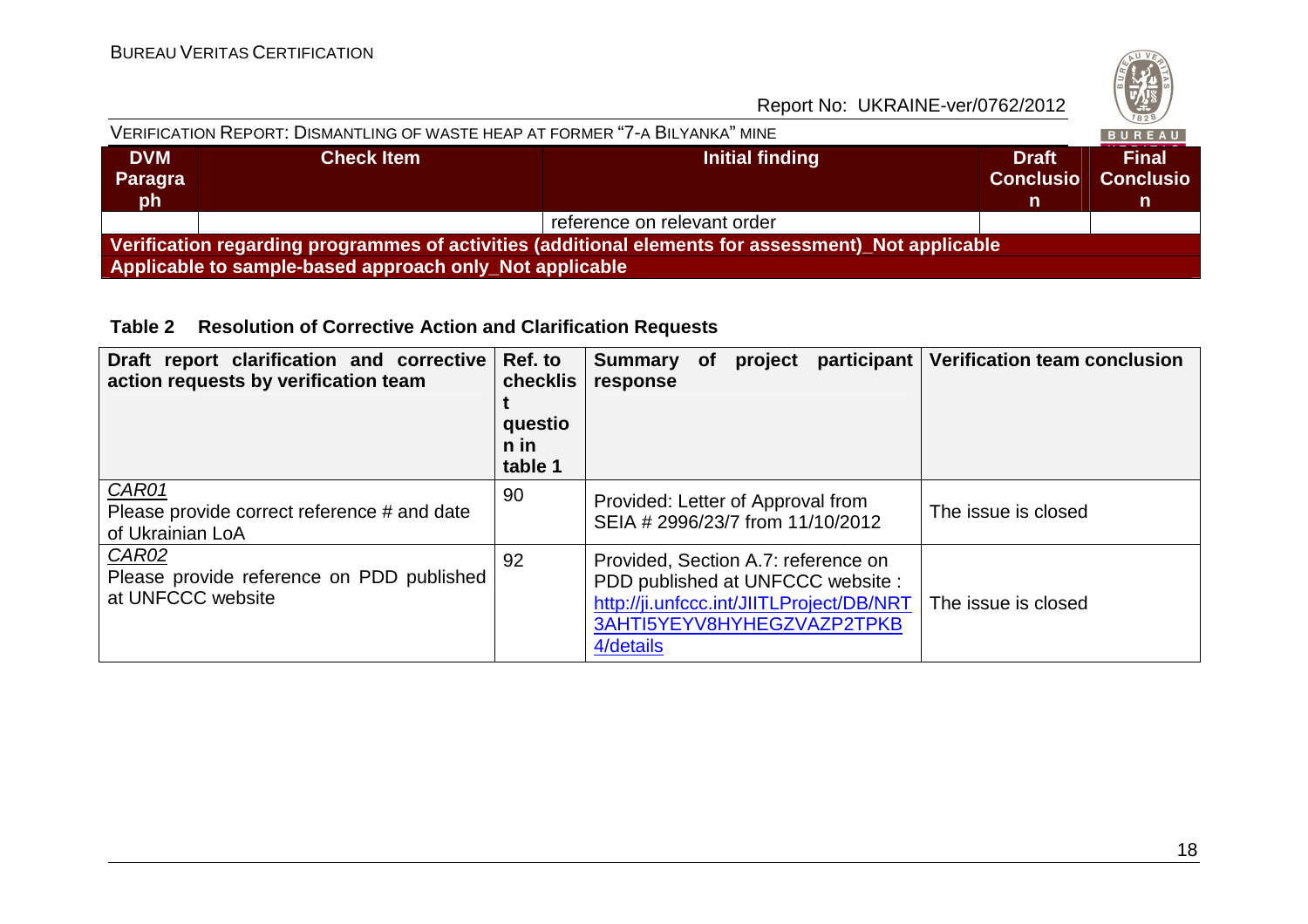| VERIFICATION REPORT: DISMANTLING OF WASTE HEAP AT FORMER "7-A BILYANKA" MINE                                                                                                                                                                                                                                                                                                                          |    |                                                                                                                                                                                                                                                                                                                                                                                                     |                                       | BUREAU |
|-------------------------------------------------------------------------------------------------------------------------------------------------------------------------------------------------------------------------------------------------------------------------------------------------------------------------------------------------------------------------------------------------------|----|-----------------------------------------------------------------------------------------------------------------------------------------------------------------------------------------------------------------------------------------------------------------------------------------------------------------------------------------------------------------------------------------------------|---------------------------------------|--------|
| CAR03<br>The MR indicates in the section A.7 table 1<br>that values of ERUs obtained in 2012 year is<br>differ than indicated in the PDD by difference<br>in monitoring period duration. This is not fully<br>reasonably, because values in PDD for 2012<br>year are obtained on the basis of ex-post<br>estimations and data for 8 months of 2012 is<br>factual. Please provide adequate explanation | 92 | Project participants during the first 8<br>months in 2012 used actual data for<br>calculations, and for the last 4 months<br>predictable. Therefore, in the<br>monitoring report, which covers 8<br>months in 2012, the<br>difference<br>values<br>emission<br>between<br>of<br>reductions from the data in the PDD<br>consists only of predictable reductions<br>during the last 4 months in 2012. | <b>VERITAS</b><br>The issue is closed |        |
| CAR04<br>Please add in the MR description of<br>implemented project measures and note if<br>any additional equipment was installed during<br>the monitoring period                                                                                                                                                                                                                                    | 92 | Section<br><b>B.1:</b><br>Added,<br>the<br>For<br>measurement in the project<br>the<br>equipment is used, listed in Table 2,<br>Section B.1.2.<br>Project equipment used for the rock<br>mass sorting has not been replaced<br>during the monitoring period and<br>additional equipment has not been<br>installed.                                                                                  | The issue is closed                   |        |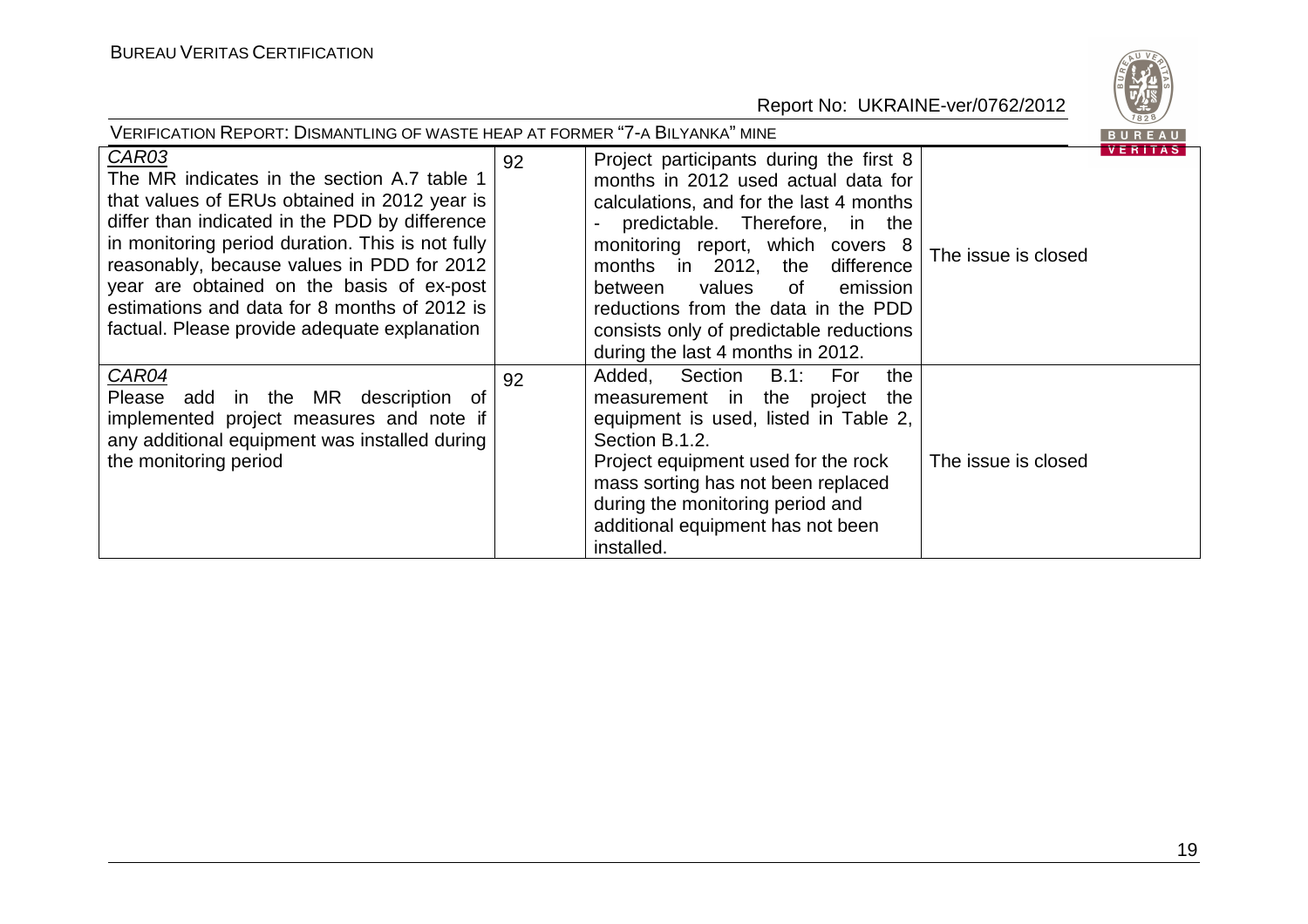

| VERIFICATION REPORT: DISMANTLING OF WASTE HEAP AT FORMER "7-A BILYANKA" MINE                                                                   |       |                                                                                                                                                                                                                                                                                                                                                                                                                                                                                                                                                                                                                                                                                                                                                                                                      |                     |                          |
|------------------------------------------------------------------------------------------------------------------------------------------------|-------|------------------------------------------------------------------------------------------------------------------------------------------------------------------------------------------------------------------------------------------------------------------------------------------------------------------------------------------------------------------------------------------------------------------------------------------------------------------------------------------------------------------------------------------------------------------------------------------------------------------------------------------------------------------------------------------------------------------------------------------------------------------------------------------------------|---------------------|--------------------------|
| <b>CAR05</b><br>Please add more detailed information on<br>roles and responsibilities of the third parties<br>involved in the project<br>CAR06 | 92    | Next follow was added to the Section<br>$B.1.4$ :<br><b>Involvement of Third Parties:</b><br>Centers<br>of<br>metrology<br>and<br>standardization:<br>SC «Luhanskstandartmetrologia», SC<br><b>SPC</b><br>Standardization,<br>«Donetsk<br>Metrology and Certification», SC<br>«Ukrmetrteststandart»,<br><b>DTK</b><br>SC «Lvivstandartmetrologia»,<br><b>StC</b><br>«TZGO».<br>«Poltavastandartmetrologia »<br>Contractors of dismantling and sorting<br>of dump:<br>"MIRTA LUX" Ltd.;<br>Renter of weighing works:<br>"FINANS-MEDIA" Ltd.;<br>Conducting the chemical analysis:<br>"Tandem 2006" Ltd.<br><b>Expert reports</b><br>Scientific Research Institute of Mine-<br>Rescue and Fire Safety"Respirator"<br>Licenced designer EIA "Alfa Energo"<br>Ltd. (License # AB315389 from<br>20/04/07) | The issue is closed | BUREAU<br><b>VERITAS</b> |
| Please correct designation of units in the<br>section B.2.1                                                                                    | 95(c) | Corrected, Section B.2.1: Designation<br>of units: tCO <sub>2</sub> /MWh                                                                                                                                                                                                                                                                                                                                                                                                                                                                                                                                                                                                                                                                                                                             | The issue is closed |                          |